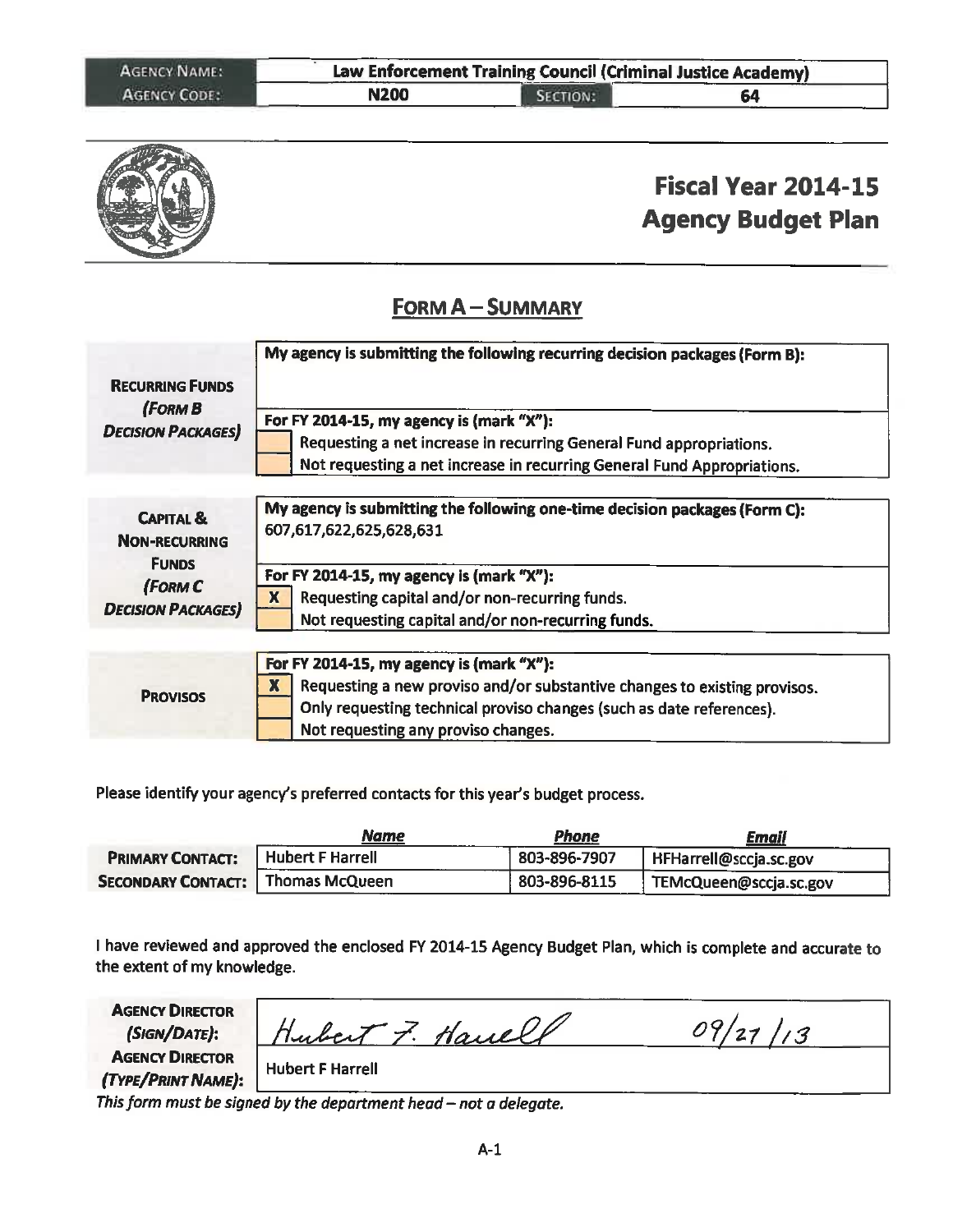| <b>AGENCY NAME:</b> | Law Enforcement Training Council (Criminal Justice Academy) |                 |    |
|---------------------|-------------------------------------------------------------|-----------------|----|
| <b>AGENCY CODE:</b> | N200                                                        | <b>SECTION:</b> | 64 |

| <b>DECISION PACKAGE</b> | 607                                                                                                                                                                                                                                                                                                                                                                                                                                                                                                                                                                                                                                                                                                                                                                                                                                                                                                                                                                                                                                                    |
|-------------------------|--------------------------------------------------------------------------------------------------------------------------------------------------------------------------------------------------------------------------------------------------------------------------------------------------------------------------------------------------------------------------------------------------------------------------------------------------------------------------------------------------------------------------------------------------------------------------------------------------------------------------------------------------------------------------------------------------------------------------------------------------------------------------------------------------------------------------------------------------------------------------------------------------------------------------------------------------------------------------------------------------------------------------------------------------------|
|                         | Provide the decision package number issued by the PBF system ("Governor's Request").                                                                                                                                                                                                                                                                                                                                                                                                                                                                                                                                                                                                                                                                                                                                                                                                                                                                                                                                                                   |
| <b>TITLE</b>            | <b>Driving Range Re-Surfacing</b>                                                                                                                                                                                                                                                                                                                                                                                                                                                                                                                                                                                                                                                                                                                                                                                                                                                                                                                                                                                                                      |
|                         | Provide a brief, descriptive title for this request.                                                                                                                                                                                                                                                                                                                                                                                                                                                                                                                                                                                                                                                                                                                                                                                                                                                                                                                                                                                                   |
| <b>AMOUNT</b>           | \$450,000                                                                                                                                                                                                                                                                                                                                                                                                                                                                                                                                                                                                                                                                                                                                                                                                                                                                                                                                                                                                                                              |
|                         | How much is requested for this project in FY 2014-15?                                                                                                                                                                                                                                                                                                                                                                                                                                                                                                                                                                                                                                                                                                                                                                                                                                                                                                                                                                                                  |
| <b>BUDGET PROGRAM</b>   | IV. Non-Recurring Appropriations                                                                                                                                                                                                                                                                                                                                                                                                                                                                                                                                                                                                                                                                                                                                                                                                                                                                                                                                                                                                                       |
|                         | Identify the associated budget program(s) by name and budget section.<br>The South Carolina Criminal Justice Academy has a 1.3 mile oval track that is used to                                                                                                                                                                                                                                                                                                                                                                                                                                                                                                                                                                                                                                                                                                                                                                                                                                                                                         |
|                         | conduct driver training and emergency vehicle operations (EVOC) training for both basic<br>and advanced classes. The track was last paved in 1998. By FY 15, this surface will have<br>some 17 years of wear from approximately 250 basic law enforcement classes as well as<br>the advanced classes and in-service classes conducted by the Academy, the Department<br>of Public Safety, the Department of Natural Resources and local agencies which use the<br>track for training. The track is beginning to show signs of wear with cracks and buckling<br>in places from repetitive use. In addition to the tracks normal wear, it has been<br>discovered that the surface has worn down to the point that it has lost much of its<br>adhesion creating a skid hazard which, in a training venue becomes a severe safety<br>hazard for inexperienced trainees. To ensure the safety of the students and officers<br>which utilize the track for this critical training, the Academy is requesting funding to<br>resurface and re-strip the track. |
| <b>SUMMARY</b>          |                                                                                                                                                                                                                                                                                                                                                                                                                                                                                                                                                                                                                                                                                                                                                                                                                                                                                                                                                                                                                                                        |

*Provide a summary of the project and explain why it is necessary.*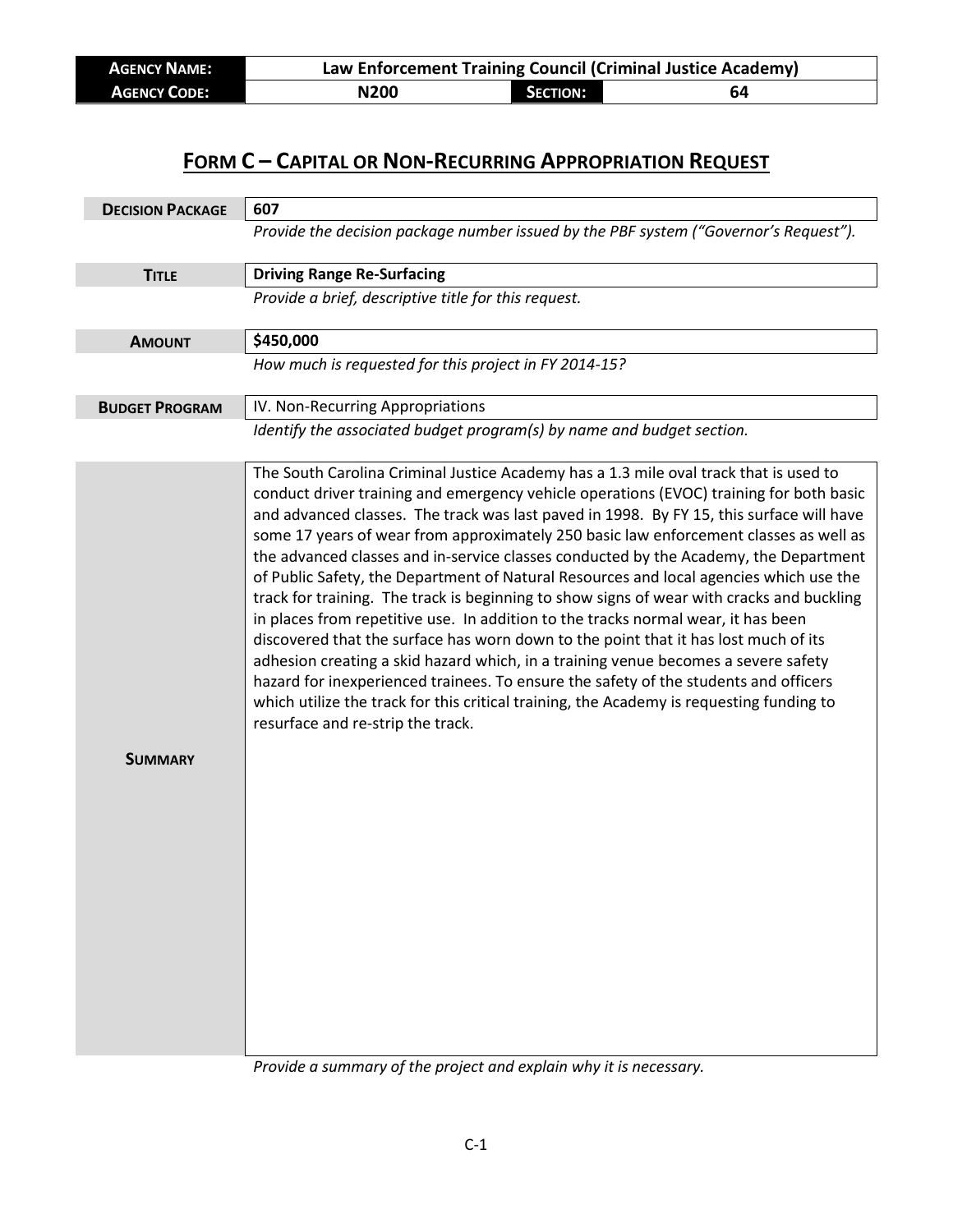| <b>AGENCY NAME:</b> | Law Enforcement Training Council (Criminal Justice Academy) |                 |    |
|---------------------|-------------------------------------------------------------|-----------------|----|
| <b>AGENCY CODE:</b> | N200                                                        | <b>SECTION:</b> | 64 |

| <b>RELATED REQUEST(S)</b>                              | N/A                                                                                                                                                                                                                                                                                                               |
|--------------------------------------------------------|-------------------------------------------------------------------------------------------------------------------------------------------------------------------------------------------------------------------------------------------------------------------------------------------------------------------|
|                                                        | Is this decision package associated with other decision packages requested by your<br>agency or other agencies this year? Is it associated with a specific capital or non-<br>recurring request?                                                                                                                  |
| <b>MATCHING FUNDS</b>                                  | N/A                                                                                                                                                                                                                                                                                                               |
|                                                        | Would these funds be matched by federal, institutional, philanthropic, or other<br>resources? If so, identify the source and amount.                                                                                                                                                                              |
| <b>FUNDING</b><br><b>ALTERNATIVES</b>                  | The Law Enforcement Training Council receives the majority of its funding from<br>Earmarked Funds consisting of "Fees & Fines" and "\$5 Surcharge". These sources were<br>considered, but with declining or static revenues in those areas for the past few years,<br>those sources were eliminated as an option. |
|                                                        | What other possible funding sources were considered?                                                                                                                                                                                                                                                              |
| <b>LONG-TERM PLANNING</b><br><b>AND SUSTAINABILITY</b> | N/A                                                                                                                                                                                                                                                                                                               |
|                                                        | What other funds have already been invested in this project (source/type, amount,<br>timeframe)? Will other capital and/or operating funds for this project be requested in<br>the future? If so, how much, and in which fiscal years? Has a source for those funds<br>been identified/secured?                   |
| <b>OTHER APPROVALS</b>                                 | N/A<br>What approvals have already been obtained? Are there additional approvals that must                                                                                                                                                                                                                        |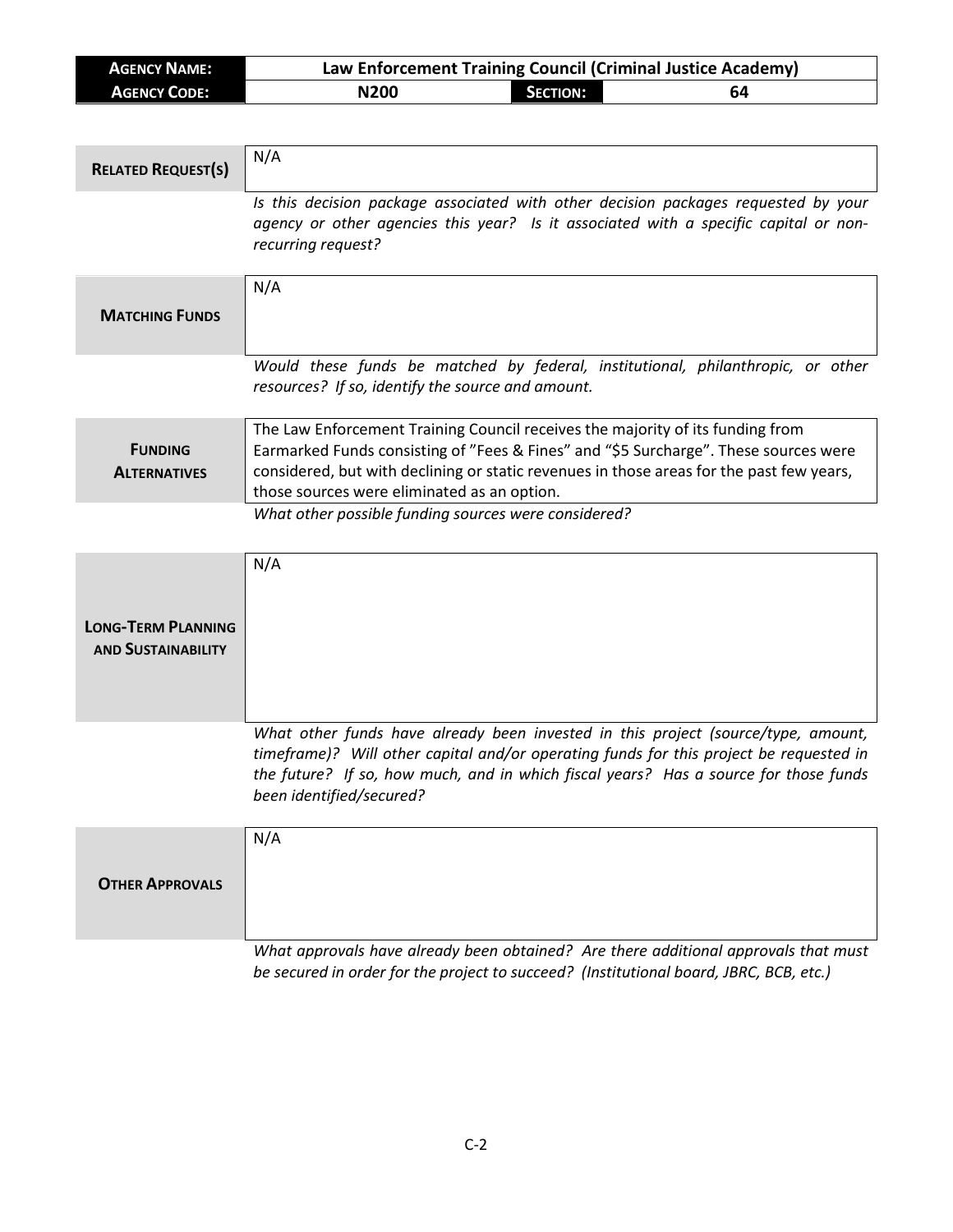| <b>AGENCY NAME:</b> | Law Enforcement Training Council (Criminal Justice Academy) |                 |    |
|---------------------|-------------------------------------------------------------|-----------------|----|
| <b>AGENCY CODE:</b> | N <sub>200</sub>                                            | <b>SECTION:</b> | 64 |

| <b>DECISION PACKAGE</b> | 617                                                                                                                                                                                                                                                                                                                                                                                                                                                                                                                                                                                                                                                                                                                                                                                                                                                                                                                                                                                                                                                                                                                                                                                                                                                                                                                                                                                                                                                                                                                                                                                                                  |  |  |
|-------------------------|----------------------------------------------------------------------------------------------------------------------------------------------------------------------------------------------------------------------------------------------------------------------------------------------------------------------------------------------------------------------------------------------------------------------------------------------------------------------------------------------------------------------------------------------------------------------------------------------------------------------------------------------------------------------------------------------------------------------------------------------------------------------------------------------------------------------------------------------------------------------------------------------------------------------------------------------------------------------------------------------------------------------------------------------------------------------------------------------------------------------------------------------------------------------------------------------------------------------------------------------------------------------------------------------------------------------------------------------------------------------------------------------------------------------------------------------------------------------------------------------------------------------------------------------------------------------------------------------------------------------|--|--|
|                         | Provide the decision package number issued by the PBF system ("Governor's Request").                                                                                                                                                                                                                                                                                                                                                                                                                                                                                                                                                                                                                                                                                                                                                                                                                                                                                                                                                                                                                                                                                                                                                                                                                                                                                                                                                                                                                                                                                                                                 |  |  |
| <b>TITLE</b>            | <b>Academy Studio Upgrade</b>                                                                                                                                                                                                                                                                                                                                                                                                                                                                                                                                                                                                                                                                                                                                                                                                                                                                                                                                                                                                                                                                                                                                                                                                                                                                                                                                                                                                                                                                                                                                                                                        |  |  |
|                         | Provide a brief, descriptive title for this request.                                                                                                                                                                                                                                                                                                                                                                                                                                                                                                                                                                                                                                                                                                                                                                                                                                                                                                                                                                                                                                                                                                                                                                                                                                                                                                                                                                                                                                                                                                                                                                 |  |  |
| <b>AMOUNT</b>           | \$388,000                                                                                                                                                                                                                                                                                                                                                                                                                                                                                                                                                                                                                                                                                                                                                                                                                                                                                                                                                                                                                                                                                                                                                                                                                                                                                                                                                                                                                                                                                                                                                                                                            |  |  |
|                         | How much is requested for this project in FY 2014-15?                                                                                                                                                                                                                                                                                                                                                                                                                                                                                                                                                                                                                                                                                                                                                                                                                                                                                                                                                                                                                                                                                                                                                                                                                                                                                                                                                                                                                                                                                                                                                                |  |  |
| <b>BUDGET PROGRAM</b>   | IV. Non-Recurring Appropriations                                                                                                                                                                                                                                                                                                                                                                                                                                                                                                                                                                                                                                                                                                                                                                                                                                                                                                                                                                                                                                                                                                                                                                                                                                                                                                                                                                                                                                                                                                                                                                                     |  |  |
|                         | Identify the associated budget program(s) by name and budget section.                                                                                                                                                                                                                                                                                                                                                                                                                                                                                                                                                                                                                                                                                                                                                                                                                                                                                                                                                                                                                                                                                                                                                                                                                                                                                                                                                                                                                                                                                                                                                |  |  |
| <b>SUMMARY</b>          | The South Carolina Criminal Justice Academy currently operates a studio capable of<br>producing television and video type programs for law enforcement training. This studio<br>is used to produce Legal Updates, Criminal Domestic Violence training programs, The<br>Line-up program which updates Law Enforcement on current trends and procedures<br>and other advanced training programs on general and specific topics unique to law<br>enforcement. This programing allows the Academy to reach a large audience with in-<br>service training opportunities and educational programming designed to increase the<br>knowledge base of officers across the State. Although ETV currently airs most of the<br>programming the Academy uses its studio for production and preparation for airing.<br>The current studio has older analog type equipment that is outdated compared to<br>current equipment that allows for better and more efficient production. Given the<br>value this tool has to offer the law enforcement community, the Academy is requesting<br>one time monies to modernize the studio by upgrading cameras, robotics, controllers,<br>switches, monitors, audio, routers, control room console, players, edit equipment, field<br>production equipment, on-air computers, lighting upgrades, and new cables with<br>installation. These upgrades will enable the studio to produce a higher quality of video<br>and ensure compatibility and continued service with ETV as well as enable the Academy<br>to provide its own on-line training service through the internet in the future. |  |  |

*Provide a summary of the project and explain why it is necessary.*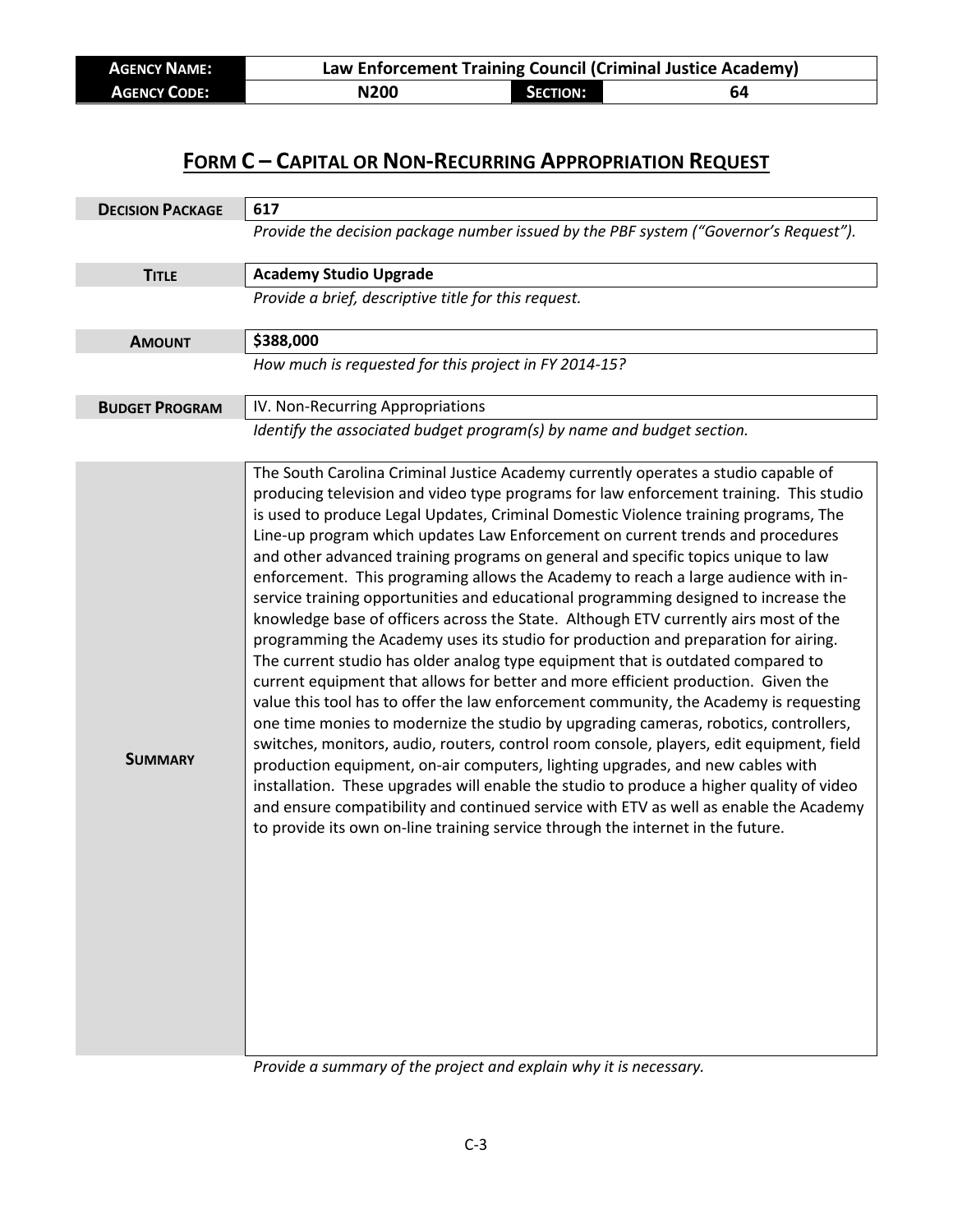| <b>AGENCY NAME:</b> | Law Enforcement Training Council (Criminal Justice Academy) |                 |    |
|---------------------|-------------------------------------------------------------|-----------------|----|
| <b>AGENCY CODE:</b> | N200                                                        | <b>SECTION:</b> | 64 |

| <b>RELATED REQUEST(S)</b>                              | N/A                                                                                                                                                                                                                                                                                                               |
|--------------------------------------------------------|-------------------------------------------------------------------------------------------------------------------------------------------------------------------------------------------------------------------------------------------------------------------------------------------------------------------|
|                                                        | Is this decision package associated with other decision packages requested by your<br>agency or other agencies this year? Is it associated with a specific capital or non-<br>recurring request?                                                                                                                  |
| <b>MATCHING FUNDS</b>                                  | N/A                                                                                                                                                                                                                                                                                                               |
|                                                        | Would these funds be matched by federal, institutional, philanthropic, or other<br>resources? If so, identify the source and amount.                                                                                                                                                                              |
| <b>FUNDING</b><br><b>ALTERNATIVES</b>                  | The Law Enforcement Training Council receives the majority of its funding from<br>Earmarked Funds consisting of "Fees & Fines" and "\$5 Surcharge". These sources were<br>considered, but with declining or static revenues in those areas for the past few years,<br>those sources were eliminated as an option. |
|                                                        | What other possible funding sources were considered?                                                                                                                                                                                                                                                              |
| <b>LONG-TERM PLANNING</b><br><b>AND SUSTAINABILITY</b> | N/A                                                                                                                                                                                                                                                                                                               |
|                                                        | What other funds have already been invested in this project (source/type, amount,<br>timeframe)? Will other capital and/or operating funds for this project be requested in<br>the future? If so, how much, and in which fiscal years? Has a source for those funds<br>been identified/secured?                   |
| <b>OTHER APPROVALS</b>                                 | N/A                                                                                                                                                                                                                                                                                                               |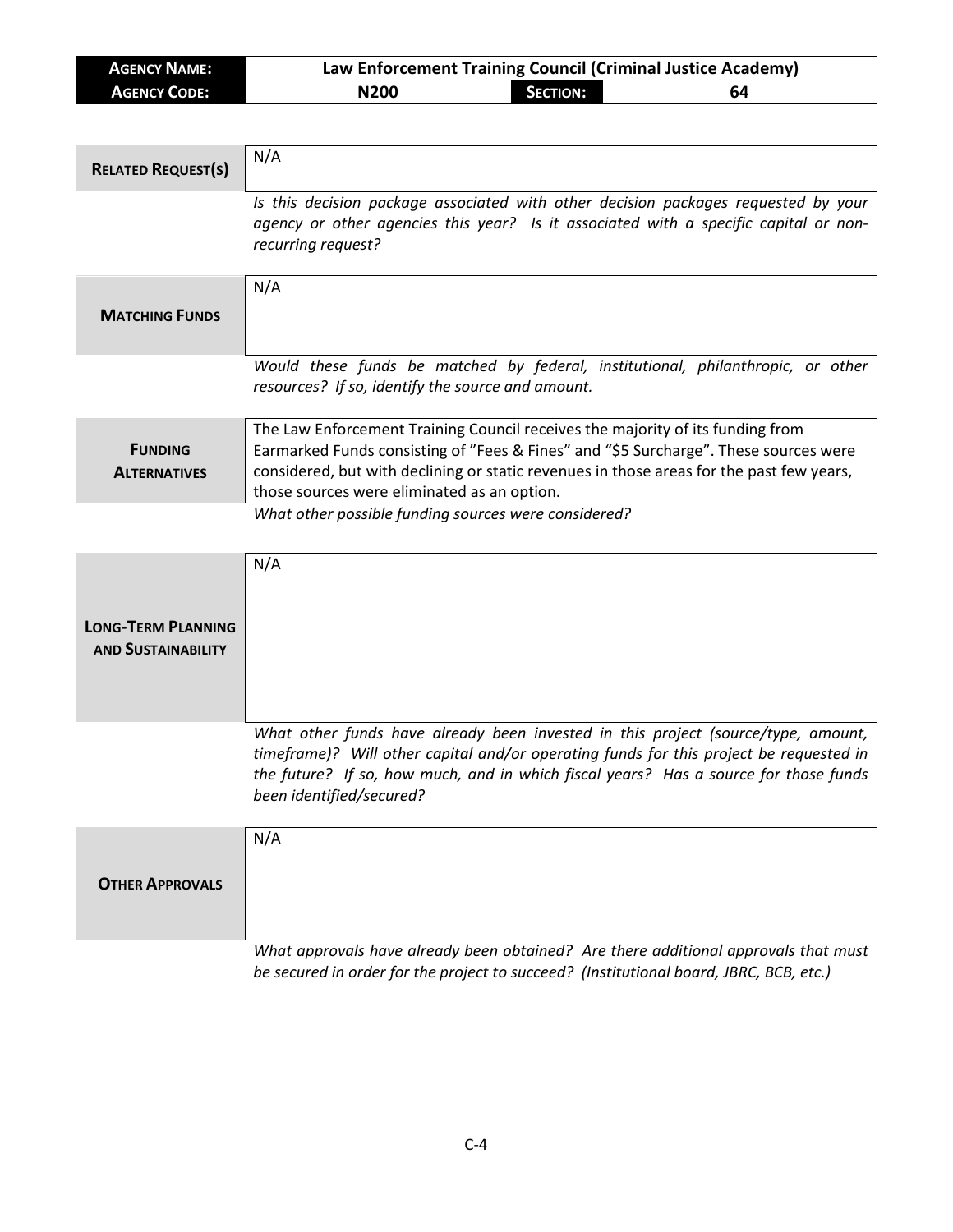| <b>AGENCY NAME:</b> | Law Enforcement Training Council (Criminal Justice Academy) |                 |    |
|---------------------|-------------------------------------------------------------|-----------------|----|
| <b>AGENCY CODE:</b> | N <sub>200</sub>                                            | <b>SECTION:</b> | 64 |

| <b>DECISION PACKAGE</b> | 622                                                                                                                                                                                                                                                                                                                                                                                                                                                                                                                                                                                                                                                                                                                                                                                                                                                                                                                                                                                                                                                                                                                                                                                                                                                                            |  |  |
|-------------------------|--------------------------------------------------------------------------------------------------------------------------------------------------------------------------------------------------------------------------------------------------------------------------------------------------------------------------------------------------------------------------------------------------------------------------------------------------------------------------------------------------------------------------------------------------------------------------------------------------------------------------------------------------------------------------------------------------------------------------------------------------------------------------------------------------------------------------------------------------------------------------------------------------------------------------------------------------------------------------------------------------------------------------------------------------------------------------------------------------------------------------------------------------------------------------------------------------------------------------------------------------------------------------------|--|--|
|                         | Provide the decision package number issued by the PBF system ("Governor's Request").                                                                                                                                                                                                                                                                                                                                                                                                                                                                                                                                                                                                                                                                                                                                                                                                                                                                                                                                                                                                                                                                                                                                                                                           |  |  |
| <b>TITLE</b>            | <b>Purchase of Intoximeters (DMT Machines)</b>                                                                                                                                                                                                                                                                                                                                                                                                                                                                                                                                                                                                                                                                                                                                                                                                                                                                                                                                                                                                                                                                                                                                                                                                                                 |  |  |
|                         | Provide a brief, descriptive title for this request.                                                                                                                                                                                                                                                                                                                                                                                                                                                                                                                                                                                                                                                                                                                                                                                                                                                                                                                                                                                                                                                                                                                                                                                                                           |  |  |
| <b>AMOUNT</b>           | \$175,000                                                                                                                                                                                                                                                                                                                                                                                                                                                                                                                                                                                                                                                                                                                                                                                                                                                                                                                                                                                                                                                                                                                                                                                                                                                                      |  |  |
|                         | How much is requested for this project in FY 2014-15?                                                                                                                                                                                                                                                                                                                                                                                                                                                                                                                                                                                                                                                                                                                                                                                                                                                                                                                                                                                                                                                                                                                                                                                                                          |  |  |
| <b>BUDGET PROGRAM</b>   | IV. Non-Recurring Appropriations                                                                                                                                                                                                                                                                                                                                                                                                                                                                                                                                                                                                                                                                                                                                                                                                                                                                                                                                                                                                                                                                                                                                                                                                                                               |  |  |
|                         | Identify the associated budget program(s) by name and budget section.                                                                                                                                                                                                                                                                                                                                                                                                                                                                                                                                                                                                                                                                                                                                                                                                                                                                                                                                                                                                                                                                                                                                                                                                          |  |  |
| <b>SUMMARY</b>          | In 2009 the South Carolina Law Enforcement Division (SLED) elected to change the<br>breath testing instrument that was being used in South Carolina from the Breath-a-lyzer<br>to the DMT machine. This change required the purchase of new machines from<br>Intoximeters for the entire State. New instruments were also needed to conduct<br>training and certification for the law enforcement community. Due to the demand for<br>the new instruments in the field SLED could only provide 15 instruments for the<br>Academy to use to conduct training. However, 30 instruments were needed. The<br>Academy purchased an additional 15 machines to make up the difference. Currently<br>the Academy still has the original machines which SLED loaned the Academy to conduct<br>training. Those machines could be used to improve the availability of DMT devices for<br>officers in the field. Given this point the Academy is requesting one time monies to<br>purchase 15 DMT machines to replace SLED's. Their machines can then go back for<br>field operations. This will enable the Academy to continue to conduct the prescribed<br>training and certification for operators and provide SLED with additional machines to<br>place with departments in the field. |  |  |

*Provide a summary of the project and explain why it is necessary.*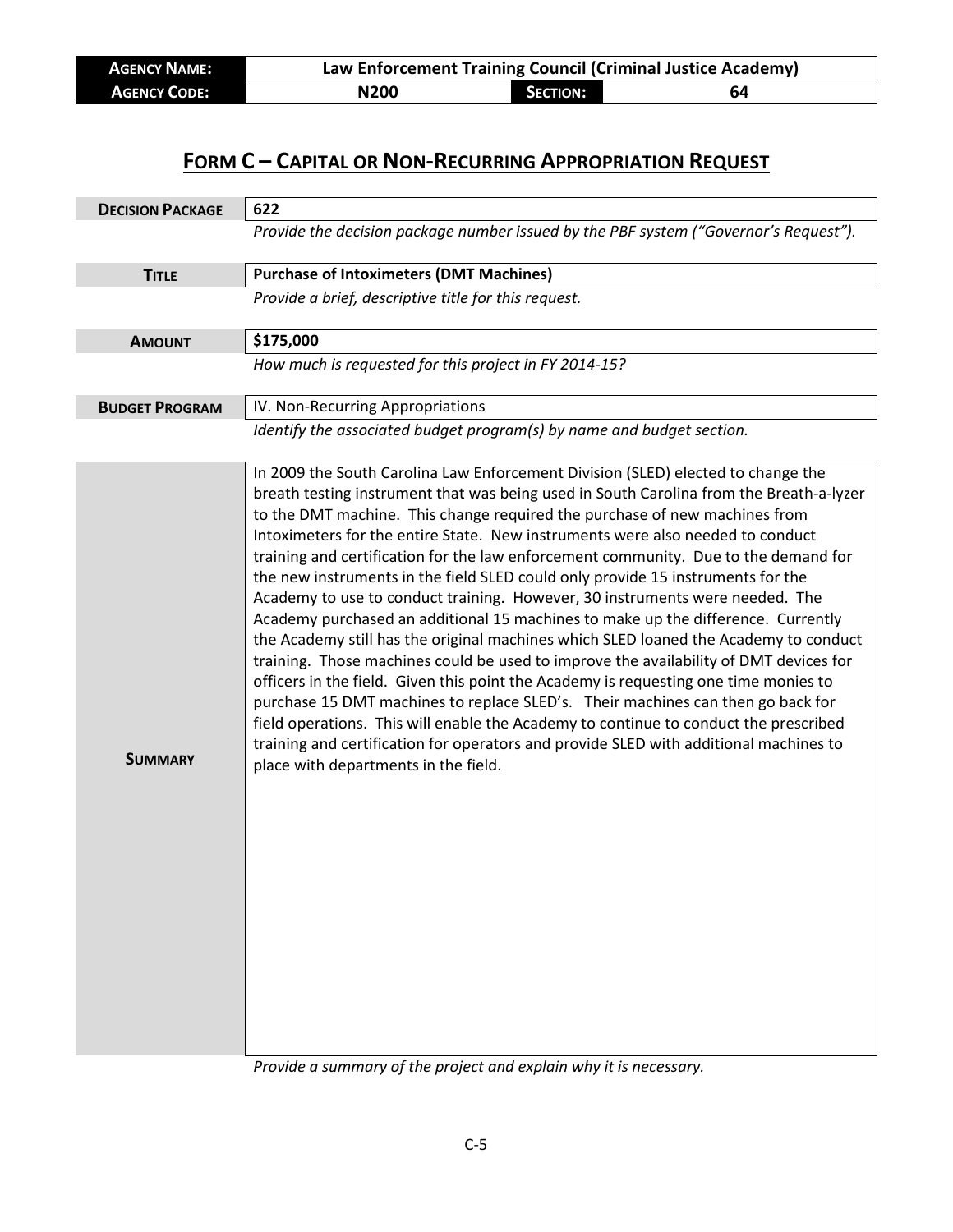| <b>AGENCY NAME:</b> | Law Enforcement Training Council (Criminal Justice Academy) |                 |    |
|---------------------|-------------------------------------------------------------|-----------------|----|
| <b>AGENCY CODE:</b> | N200                                                        | <b>SECTION:</b> | 64 |

| <b>RELATED REQUEST(S)</b>                              | N/A                                                                                                                                                                                                                                                                                                               |
|--------------------------------------------------------|-------------------------------------------------------------------------------------------------------------------------------------------------------------------------------------------------------------------------------------------------------------------------------------------------------------------|
|                                                        | Is this decision package associated with other decision packages requested by your<br>agency or other agencies this year? Is it associated with a specific capital or non-<br>recurring request?                                                                                                                  |
| <b>MATCHING FUNDS</b>                                  | N/A                                                                                                                                                                                                                                                                                                               |
|                                                        | Would these funds be matched by federal, institutional, philanthropic, or other<br>resources? If so, identify the source and amount.                                                                                                                                                                              |
| <b>FUNDING</b><br><b>ALTERNATIVES</b>                  | The Law Enforcement Training Council receives the majority of its funding from<br>Earmarked Funds consisting of "Fees & Fines" and "\$5 Surcharge". These sources were<br>considered, but with declining or static revenues in those areas for the past few years,<br>those sources were eliminated as an option. |
|                                                        | What other possible funding sources were considered?                                                                                                                                                                                                                                                              |
| <b>LONG-TERM PLANNING</b><br><b>AND SUSTAINABILITY</b> | N/A                                                                                                                                                                                                                                                                                                               |
|                                                        | What other funds have already been invested in this project (source/type, amount,<br>timeframe)? Will other capital and/or operating funds for this project be requested in<br>the future? If so, how much, and in which fiscal years? Has a source for those funds<br>been identified/secured?                   |
| <b>OTHER APPROVALS</b>                                 | N/A                                                                                                                                                                                                                                                                                                               |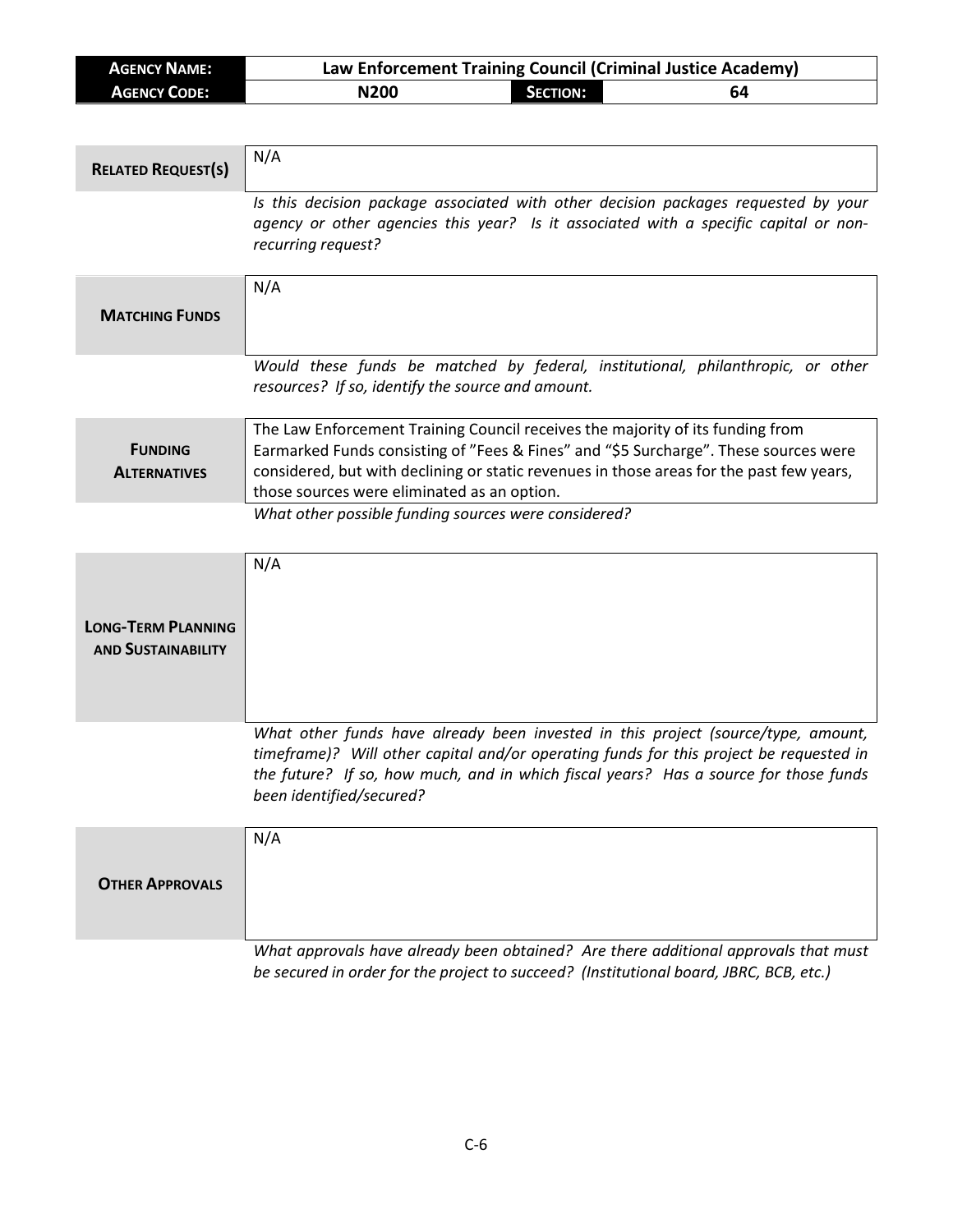| <b>AGENCY NAME:</b> | Law Enforcement Training Council (Criminal Justice Academy) |                 |    |
|---------------------|-------------------------------------------------------------|-----------------|----|
| <b>AGENCY CODE:</b> | N200                                                        | <b>SECTION:</b> | 64 |

| <b>DECISION PACKAGE</b> | 625                                                                                                                                                                                                                                                                                                                                                                                                                                                                                                                                                                                                                                                                                                                                                                                                                                                                                                           |
|-------------------------|---------------------------------------------------------------------------------------------------------------------------------------------------------------------------------------------------------------------------------------------------------------------------------------------------------------------------------------------------------------------------------------------------------------------------------------------------------------------------------------------------------------------------------------------------------------------------------------------------------------------------------------------------------------------------------------------------------------------------------------------------------------------------------------------------------------------------------------------------------------------------------------------------------------|
|                         | Provide the decision package number issued by the PBF system ("Governor's Request").                                                                                                                                                                                                                                                                                                                                                                                                                                                                                                                                                                                                                                                                                                                                                                                                                          |
| <b>TITLE</b>            | Lower Level Dining Hall Roof Replacement                                                                                                                                                                                                                                                                                                                                                                                                                                                                                                                                                                                                                                                                                                                                                                                                                                                                      |
|                         | Provide a brief, descriptive title for this request.                                                                                                                                                                                                                                                                                                                                                                                                                                                                                                                                                                                                                                                                                                                                                                                                                                                          |
| <b>AMOUNT</b>           | \$165,000                                                                                                                                                                                                                                                                                                                                                                                                                                                                                                                                                                                                                                                                                                                                                                                                                                                                                                     |
|                         | How much is requested for this project in FY 2014-15?                                                                                                                                                                                                                                                                                                                                                                                                                                                                                                                                                                                                                                                                                                                                                                                                                                                         |
| <b>BUDGET PROGRAM</b>   | IV. Non-Recurring Appropriations                                                                                                                                                                                                                                                                                                                                                                                                                                                                                                                                                                                                                                                                                                                                                                                                                                                                              |
|                         | Identify the associated budget program(s) by name and budget section.                                                                                                                                                                                                                                                                                                                                                                                                                                                                                                                                                                                                                                                                                                                                                                                                                                         |
| <b>SUMMARY</b>          | Over the past 2 years the Academy, with help from the legislature has been able to<br>replace all but one section of the flat roofs over the main Academy building with metal<br>sloped roofs. This improvement has ensured the service of the main building for years<br>to come, stopping the multiples leaks that occurred during rain storms. There is one<br>section left that needs to be replaced, that being the flat roof on the lower level dining<br>hall. The lower level dining hall was constructed in 1987 with a flat membrane roof<br>which over the span of 26 years has begun to breakdown. In an effort to bring this<br>section of the main building up to the standard of the remainder of the building the<br>Academy request one time monies to replace this roof with metal sloped construction.<br>This will ensure the longevity of the lower dining facility way into the future. |

*Provide a summary of the project and explain why it is necessary.*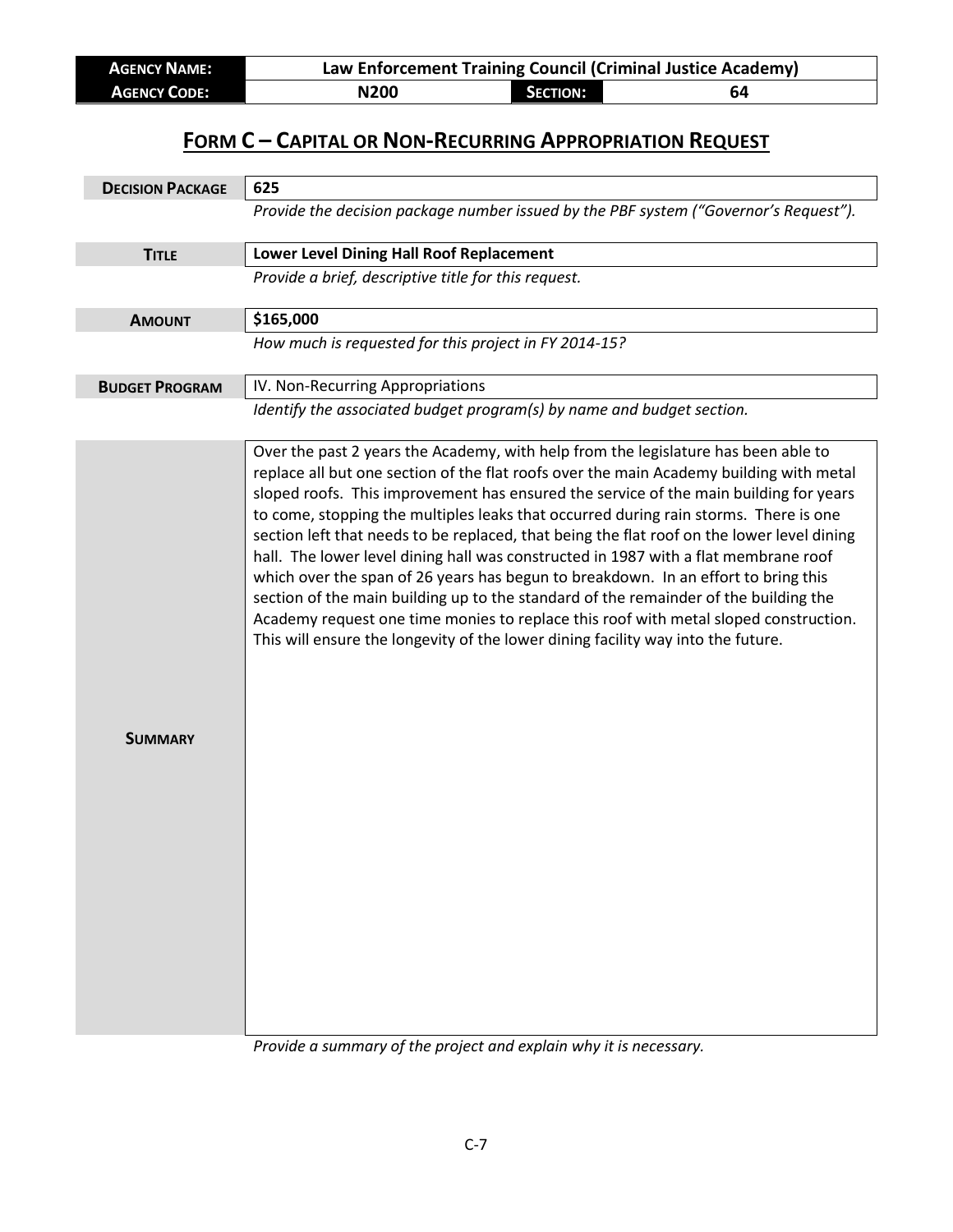| <b>AGENCY NAME:</b> | Law Enforcement Training Council (Criminal Justice Academy) |                 |    |
|---------------------|-------------------------------------------------------------|-----------------|----|
| <b>AGENCY CODE:</b> | N200                                                        | <b>SECTION:</b> | 64 |

| <b>RELATED REQUEST(S)</b>                              | N/A                                                                                                                                                                                                                                                                                                               |
|--------------------------------------------------------|-------------------------------------------------------------------------------------------------------------------------------------------------------------------------------------------------------------------------------------------------------------------------------------------------------------------|
|                                                        | Is this decision package associated with other decision packages requested by your<br>agency or other agencies this year? Is it associated with a specific capital or non-<br>recurring request?                                                                                                                  |
| <b>MATCHING FUNDS</b>                                  | N/A                                                                                                                                                                                                                                                                                                               |
|                                                        | Would these funds be matched by federal, institutional, philanthropic, or other<br>resources? If so, identify the source and amount.                                                                                                                                                                              |
| <b>FUNDING</b><br><b>ALTERNATIVES</b>                  | The Law Enforcement Training Council receives the majority of its funding from<br>Earmarked Funds consisting of "Fees & Fines" and "\$5 Surcharge". These sources were<br>considered, but with declining or static revenues in those areas for the past few years,<br>those sources were eliminated as an option. |
|                                                        | What other possible funding sources were considered?                                                                                                                                                                                                                                                              |
| <b>LONG-TERM PLANNING</b><br><b>AND SUSTAINABILITY</b> | N/A                                                                                                                                                                                                                                                                                                               |
|                                                        | What other funds have already been invested in this project (source/type, amount,<br>timeframe)? Will other capital and/or operating funds for this project be requested in<br>the future? If so, how much, and in which fiscal years? Has a source for those funds<br>been identified/secured?                   |
| <b>OTHER APPROVALS</b>                                 | N/A                                                                                                                                                                                                                                                                                                               |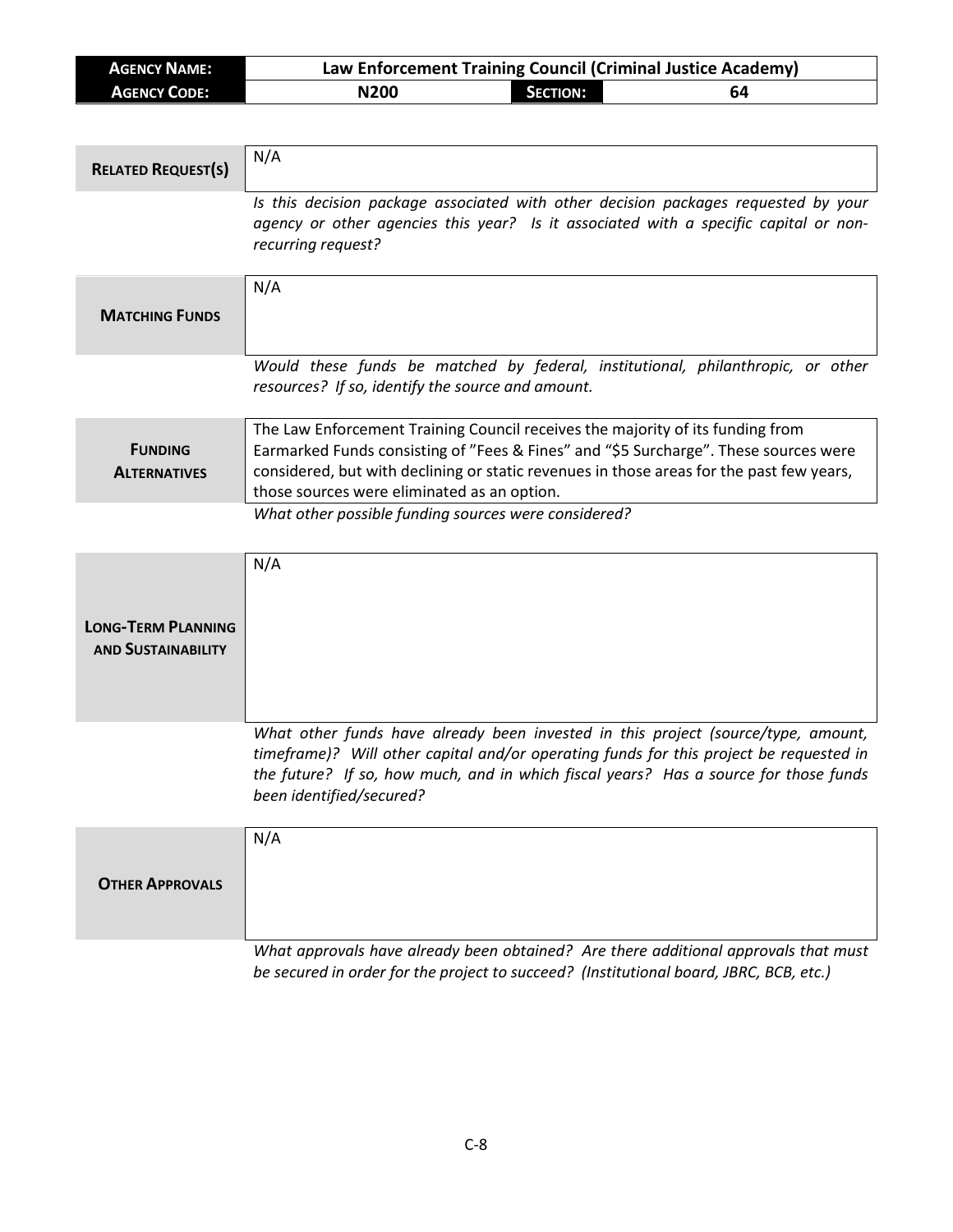| <b>AGENCY NAME:</b> | Law Enforcement Training Council (Criminal Justice Academy) |                 |    |
|---------------------|-------------------------------------------------------------|-----------------|----|
| <b>AGENCY CODE:</b> | N200                                                        | <b>SECTION:</b> | 64 |

| <b>DECISION PACKAGE</b> | 628                                                                                                                                                                                                                                                                                                                                                                                  |  |  |
|-------------------------|--------------------------------------------------------------------------------------------------------------------------------------------------------------------------------------------------------------------------------------------------------------------------------------------------------------------------------------------------------------------------------------|--|--|
|                         | Provide the decision package number issued by the PBF system ("Governor's Request").                                                                                                                                                                                                                                                                                                 |  |  |
| <b>TITLE</b>            | <b>Data Processing Server</b>                                                                                                                                                                                                                                                                                                                                                        |  |  |
|                         | Provide a brief, descriptive title for this request.                                                                                                                                                                                                                                                                                                                                 |  |  |
| <b>AMOUNT</b>           | \$199,800                                                                                                                                                                                                                                                                                                                                                                            |  |  |
|                         | How much is requested for this project in FY 2014-15?                                                                                                                                                                                                                                                                                                                                |  |  |
| <b>BUDGET PROGRAM</b>   | IV. Non-Recurring Appropriations                                                                                                                                                                                                                                                                                                                                                     |  |  |
|                         | Identify the associated budget program(s) by name and budget section.                                                                                                                                                                                                                                                                                                                |  |  |
| <b>SUMMARY</b>          | Theses capital funds would be utilized to replace the current server which due to the<br>utilization of ACADIS is becoming over stressed as well as the current warranty expiring.<br>Usage of the LMS module demands reallocation of memory on a continual basis. Most<br>of the Academy's servers and other IT equipment is outdated and unable to keep up<br>with current demand. |  |  |

*Provide a summary of the project and explain why it is necessary.*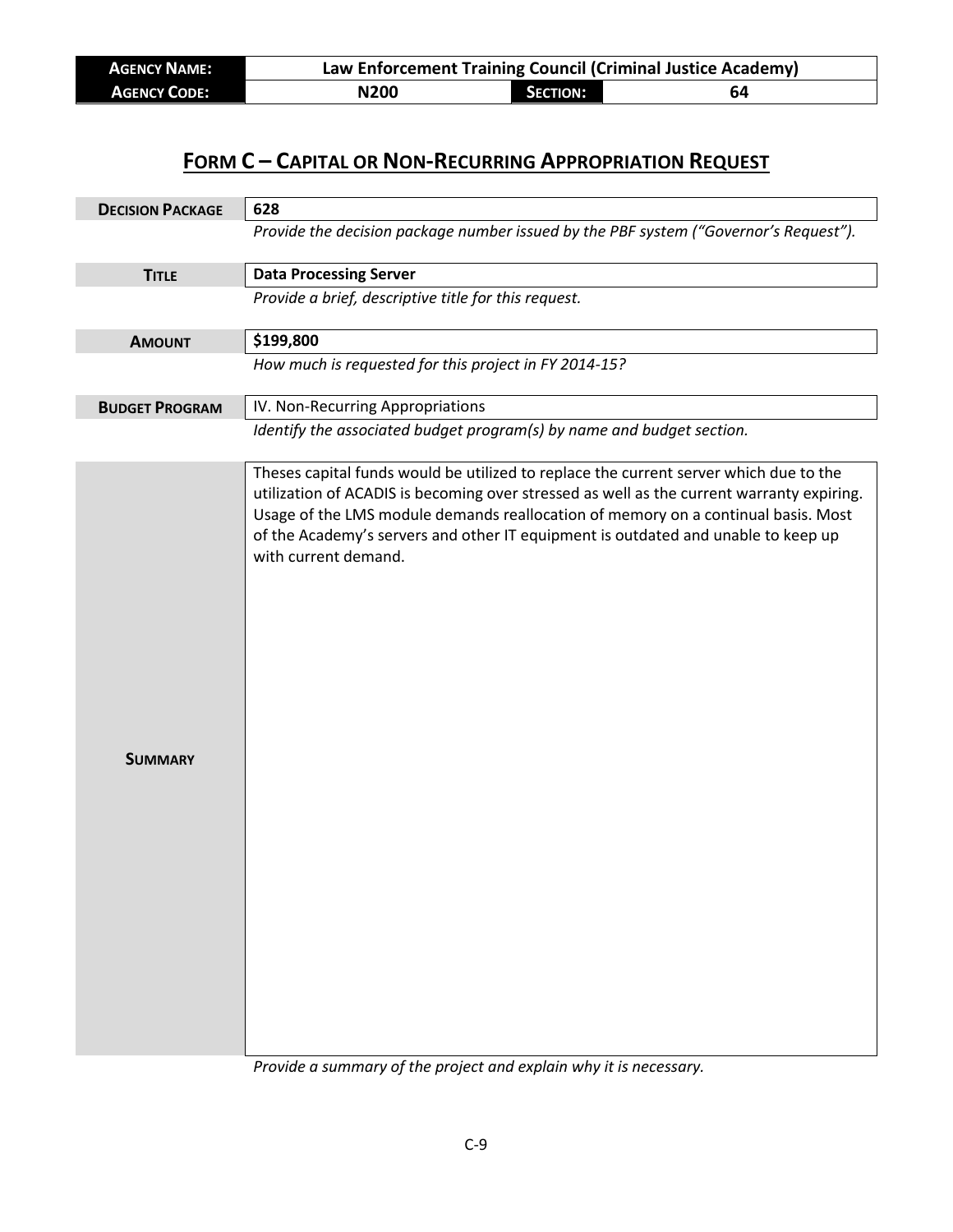| <b>AGENCY NAME:</b> | Law Enforcement Training Council (Criminal Justice Academy) |                 |    |
|---------------------|-------------------------------------------------------------|-----------------|----|
| <b>AGENCY CODE:</b> | N200                                                        | <b>SECTION:</b> | 64 |

| <b>RELATED REQUEST(S)</b>                              | N/A                                                                                                                                                                                                                                                                                                               |
|--------------------------------------------------------|-------------------------------------------------------------------------------------------------------------------------------------------------------------------------------------------------------------------------------------------------------------------------------------------------------------------|
|                                                        | Is this decision package associated with other decision packages requested by your<br>agency or other agencies this year? Is it associated with a specific capital or non-<br>recurring request?                                                                                                                  |
| <b>MATCHING FUNDS</b>                                  | N/A                                                                                                                                                                                                                                                                                                               |
|                                                        | Would these funds be matched by federal, institutional, philanthropic, or other<br>resources? If so, identify the source and amount.                                                                                                                                                                              |
| <b>FUNDING</b><br><b>ALTERNATIVES</b>                  | The Law Enforcement Training Council receives the majority of its funding from<br>Earmarked Funds consisting of "Fees & Fines" and "\$5 Surcharge". These sources were<br>considered, but with declining or static revenues in those areas for the past few years,<br>those sources were eliminated as an option. |
|                                                        | What other possible funding sources were considered?                                                                                                                                                                                                                                                              |
| <b>LONG-TERM PLANNING</b><br><b>AND SUSTAINABILITY</b> | N/A                                                                                                                                                                                                                                                                                                               |
|                                                        | What other funds have already been invested in this project (source/type, amount,<br>timeframe)? Will other capital and/or operating funds for this project be requested in<br>the future? If so, how much, and in which fiscal years? Has a source for those funds<br>been identified/secured?                   |
| <b>OTHER APPROVALS</b>                                 | N/A                                                                                                                                                                                                                                                                                                               |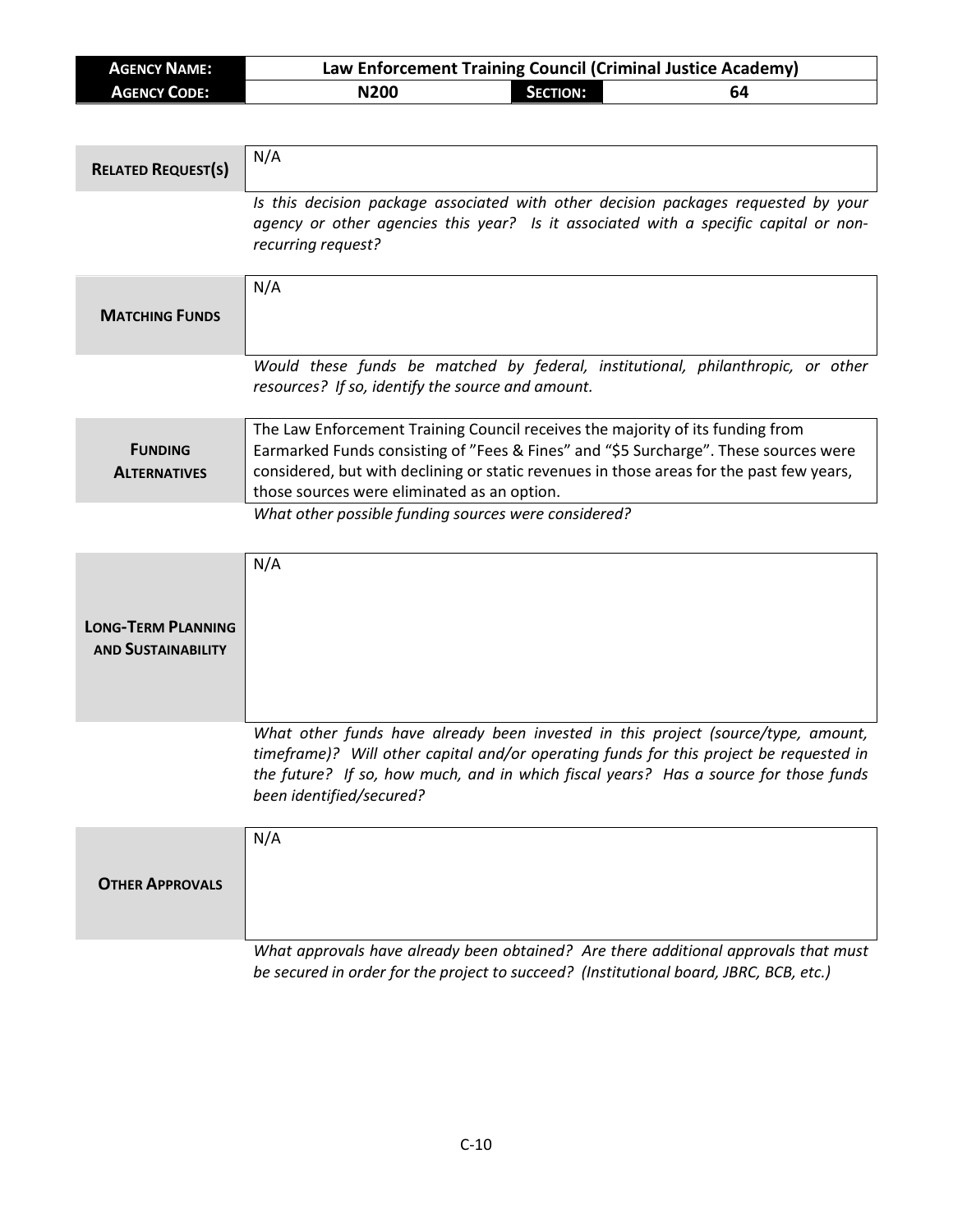| <b>AGENCY NAME:</b> | Law Enforcement Training Council (Criminal Justice Academy) |          |    |
|---------------------|-------------------------------------------------------------|----------|----|
| <b>AGENCY CODE:</b> | N <sub>200</sub>                                            | SECTION: | 64 |

| <b>DECISION PACKAGE</b> | 631                                                                                                                                                                                                                                      |  |  |  |
|-------------------------|------------------------------------------------------------------------------------------------------------------------------------------------------------------------------------------------------------------------------------------|--|--|--|
|                         | Provide the decision package number issued by the PBF system ("Governor's Request").                                                                                                                                                     |  |  |  |
| <b>TITLE</b>            | Replace Classroom Audio/Video Equipment                                                                                                                                                                                                  |  |  |  |
|                         | Provide a brief, descriptive title for this request.                                                                                                                                                                                     |  |  |  |
| <b>AMOUNT</b>           | \$76,500                                                                                                                                                                                                                                 |  |  |  |
|                         | How much is requested for this project in FY 2014-15?                                                                                                                                                                                    |  |  |  |
| <b>BUDGET PROGRAM</b>   | IV. Non-Recurring Appropriations                                                                                                                                                                                                         |  |  |  |
|                         | Identify the associated budget program(s) by name and budget section.                                                                                                                                                                    |  |  |  |
| <b>SUMMARY</b>          | The audio/video equipment utilized in the classrooms is outdated for the media in use<br>today. These non-capital funds would be utilized to replace the audio/video equipment<br>in use in seventeen classrooms to bring it up-to-date. |  |  |  |

*Provide a summary of the project and explain why it is necessary.*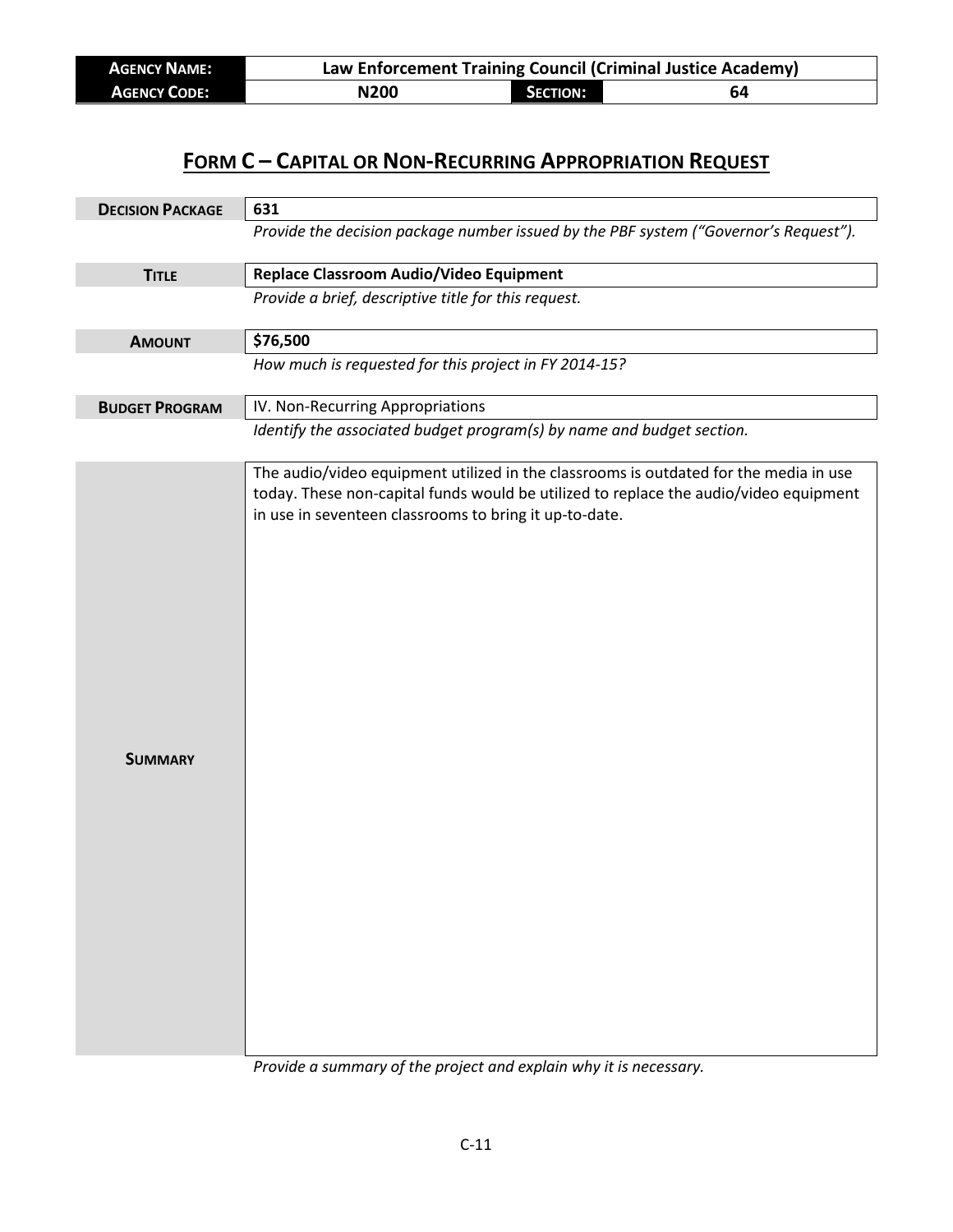| <b>AGENCY NAME:</b> | Law Enforcement Training Council (Criminal Justice Academy) |                 |    |
|---------------------|-------------------------------------------------------------|-----------------|----|
| <b>AGENCY CODE:</b> | N200                                                        | <b>SECTION:</b> | 64 |

| <b>RELATED REQUEST(S)</b>                              | N/A                                                                                                                                                                                                                                                                                                               |
|--------------------------------------------------------|-------------------------------------------------------------------------------------------------------------------------------------------------------------------------------------------------------------------------------------------------------------------------------------------------------------------|
|                                                        | Is this decision package associated with other decision packages requested by your<br>agency or other agencies this year? Is it associated with a specific capital or non-<br>recurring request?                                                                                                                  |
| <b>MATCHING FUNDS</b>                                  | N/A                                                                                                                                                                                                                                                                                                               |
|                                                        | Would these funds be matched by federal, institutional, philanthropic, or other<br>resources? If so, identify the source and amount.                                                                                                                                                                              |
| <b>FUNDING</b><br><b>ALTERNATIVES</b>                  | The Law Enforcement Training Council receives the majority of its funding from<br>Earmarked Funds consisting of "Fees & Fines" and "\$5 Surcharge". These sources were<br>considered, but with declining or static revenues in those areas for the past few years,<br>those sources were eliminated as an option. |
|                                                        | What other possible funding sources were considered?                                                                                                                                                                                                                                                              |
| <b>LONG-TERM PLANNING</b><br><b>AND SUSTAINABILITY</b> | N/A                                                                                                                                                                                                                                                                                                               |
|                                                        | What other funds have already been invested in this project (source/type, amount,<br>timeframe)? Will other capital and/or operating funds for this project be requested in<br>the future? If so, how much, and in which fiscal years? Has a source for those funds<br>been identified/secured?                   |
| <b>OTHER APPROVALS</b>                                 | N/A                                                                                                                                                                                                                                                                                                               |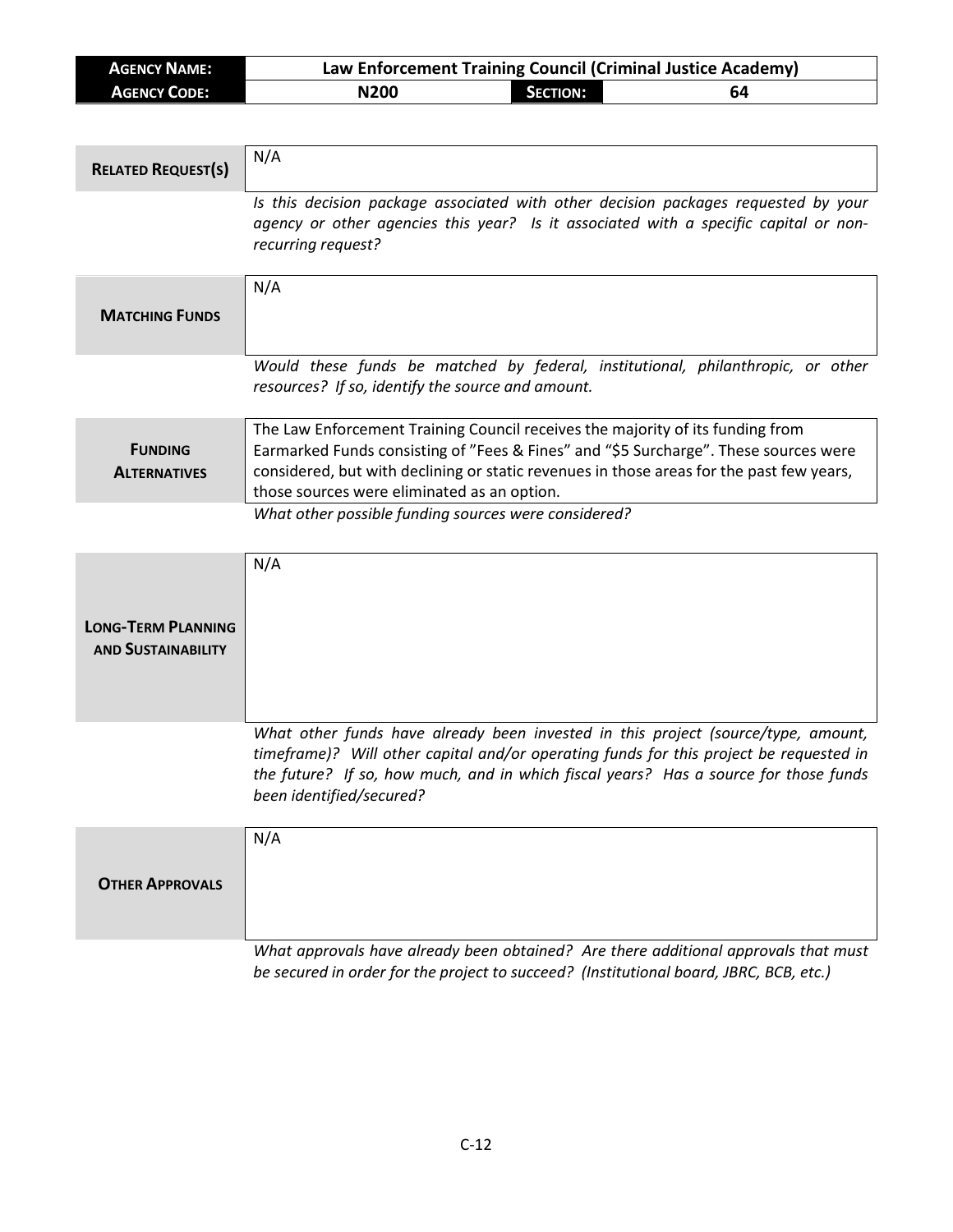| <b>AGENCY NAME:</b> | Law Enforcement Training Council (Criminal Justice Academy) |                 |    |
|---------------------|-------------------------------------------------------------|-----------------|----|
| <b>AGENCY CODE:</b> | N200                                                        | <b>SECTION:</b> | 64 |

#### **FORM D – PROVISO REVISION REQUEST**

| <b>NUMBER</b>                            | 118.5                                                                                                         |
|------------------------------------------|---------------------------------------------------------------------------------------------------------------|
|                                          | Cite the proviso according to the State Budget Division's renumbered list for FY 2014-15<br>(or mark "NEW").  |
| <b>TITLE</b>                             | <b>Criminal Justice Academy Funding</b>                                                                       |
|                                          | Provide the title from the FY 2013-14 Appropriations Act or suggest a short title for any<br>new request.     |
| <b>BUDGET PROGRAM</b>                    | II. Training, III. Employee Benefits                                                                          |
|                                          | Identify the associated budget program(s) by name and budget section.                                         |
| <b>DECISION PACKAGE</b>                  | N/A                                                                                                           |
|                                          | Is this request associated with a decision package you have submitted for FY 2014-15? If<br>so, cite it here. |
| <b>REQUESTED ACTION</b>                  | Codify                                                                                                        |
|                                          | Choose from: Add, Delete, Amend, or Codify.                                                                   |
| <b>OTHER AGENCIES</b><br><b>AFFECTED</b> | N/A                                                                                                           |
|                                          | Which other agencies would be affected by the recommended action? How?                                        |
| <b>SUMMARY</b>                           | Utilizes a five dollar surcharge to fund training at South Carolina Criminal Justice<br>Academy               |

*Summarize the existing proviso. If requesting a new proviso, describe the current state of affairs without it.*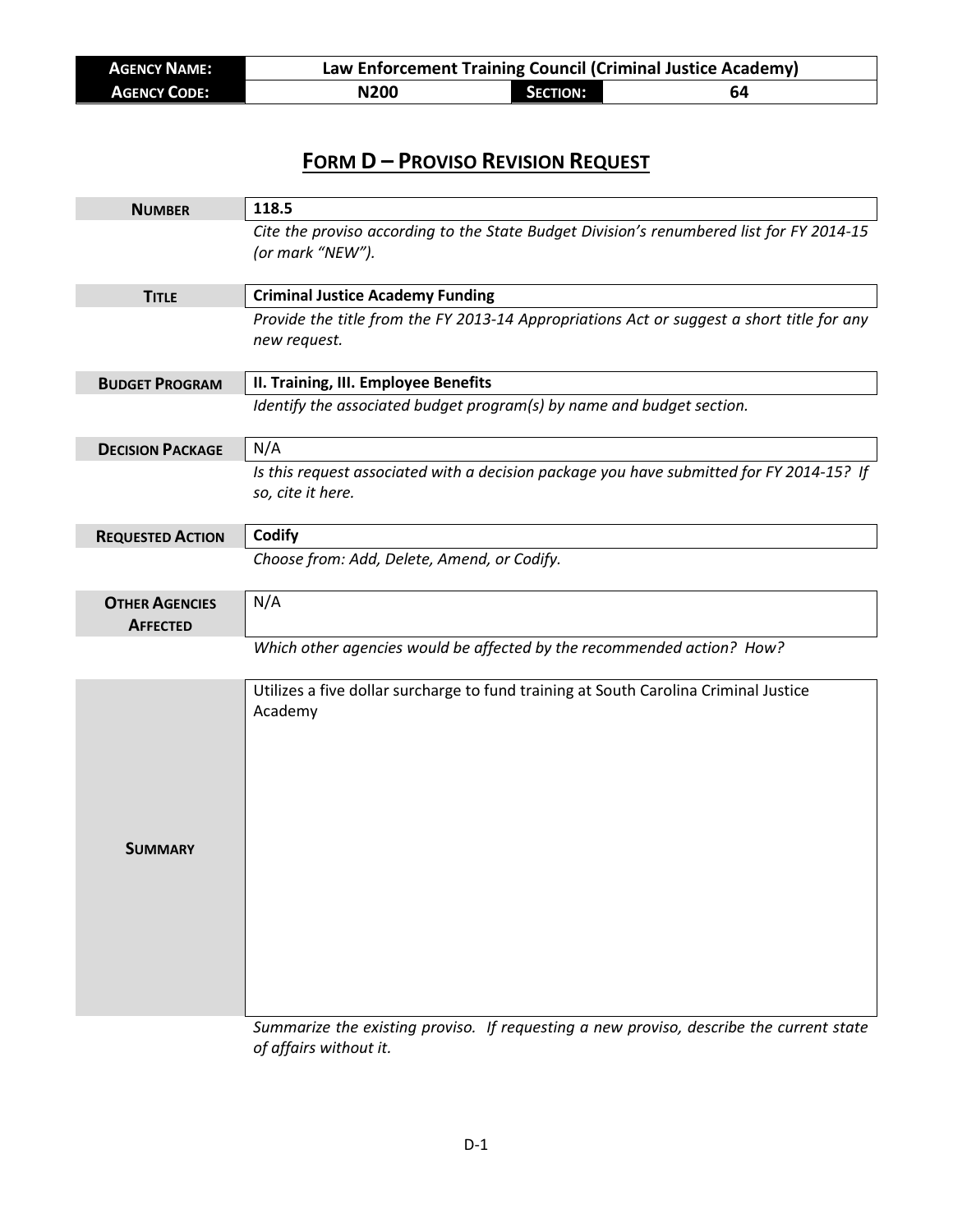| <b>AGENCY NAME:</b> | Law Enforcement Training Council (Criminal Justice Academy)                                                                                                                                                                                 |                 |    |  |
|---------------------|---------------------------------------------------------------------------------------------------------------------------------------------------------------------------------------------------------------------------------------------|-----------------|----|--|
| <b>AGENCY CODE:</b> | N200                                                                                                                                                                                                                                        | <b>SECTION:</b> | 64 |  |
|                     |                                                                                                                                                                                                                                             |                 |    |  |
| <b>EXPLANATION</b>  | Codification of this proviso will maintain a steady stream of earmarked revenue for the<br>funding of South Carolina Criminal Justice Academy, training operations, maintenance<br>and the repayment of the loan for previous construction. |                 |    |  |

*Explain the need for your requested action. For deletion requests due to recent codification, please identify SC Code section where language now appears.*

|                      | N/A                                                                                 |
|----------------------|-------------------------------------------------------------------------------------|
| <b>FISCAL IMPACT</b> | المارون والمتارين والموافق والمتارين المتارين والمتارين والمحارب والمناور والمتارين |

*Provide estimates of any fiscal impacts associated with this proviso, whether for state, federal, or other funds. Explain the method of calculation.*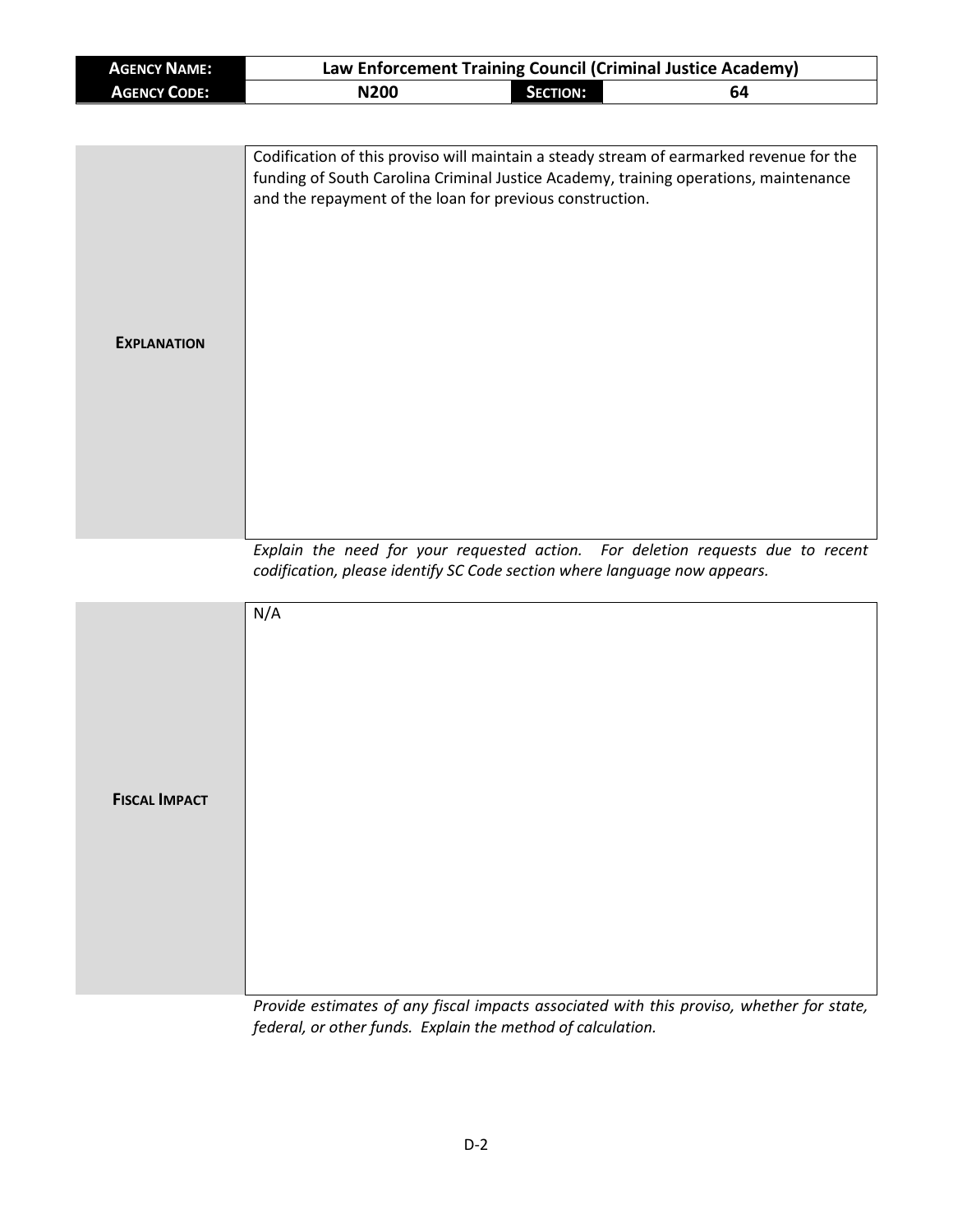| <b>AGENCY NAME:</b> | Law Enforcement Training Council (Criminal Justice Academy) |                 |    |
|---------------------|-------------------------------------------------------------|-----------------|----|
| <b>AGENCY CODE:</b> | <b>N200</b>                                                 | <b>SECTION:</b> | 64 |

| <b>PROPOSED</b><br><b>PROVISO TEXT</b> | 118.5. (SR: Criminal Justice Academy Funding) (A) In addition to all other<br>assessments and surcharges, during the current fiscal year, a five dollar<br>surcharge to fund training at the South Carolina Criminal Justice Academy is also<br>levied on all fines, forfeitures, escheatments, or other monetary penalties<br>imposed in the general sessions court or in magistrates' or municipal court for<br>misdemeanor traffic offenses or for non-traffic violations. No portion of the<br>surcharge may be waived, reduced, or suspended. The additional surcharge<br>imposed by this section does not apply to parking citations.<br>(B) The revenue collected pursuant to subsection (A) must be retained by the<br>jurisdiction, which heard or processed the case and paid to the State Treasurer<br>within thirty days after receipt. The State Treasurer shall transfer the revenue<br>quarterly to the South Carolina Criminal Justice Academy.<br>(C) The State Treasurer may request the State Auditor to examine the financial<br>records of any jurisdiction which he believes is not timely transmitting the funds<br>required to be paid to the State Treasurer pursuant to subsection (B). The State<br>Auditor is further authorized to conduct these examinations and the local<br>jurisdiction is required to participate in and cooperate fully with the<br>examination. |
|----------------------------------------|-----------------------------------------------------------------------------------------------------------------------------------------------------------------------------------------------------------------------------------------------------------------------------------------------------------------------------------------------------------------------------------------------------------------------------------------------------------------------------------------------------------------------------------------------------------------------------------------------------------------------------------------------------------------------------------------------------------------------------------------------------------------------------------------------------------------------------------------------------------------------------------------------------------------------------------------------------------------------------------------------------------------------------------------------------------------------------------------------------------------------------------------------------------------------------------------------------------------------------------------------------------------------------------------------------------------------------------------------------------------------------------------------------|
|----------------------------------------|-----------------------------------------------------------------------------------------------------------------------------------------------------------------------------------------------------------------------------------------------------------------------------------------------------------------------------------------------------------------------------------------------------------------------------------------------------------------------------------------------------------------------------------------------------------------------------------------------------------------------------------------------------------------------------------------------------------------------------------------------------------------------------------------------------------------------------------------------------------------------------------------------------------------------------------------------------------------------------------------------------------------------------------------------------------------------------------------------------------------------------------------------------------------------------------------------------------------------------------------------------------------------------------------------------------------------------------------------------------------------------------------------------|

*Paste FY 2013-14 text above, then bold and underline insertions and strikethrough deletions. For new proviso requests, enter requested text above.*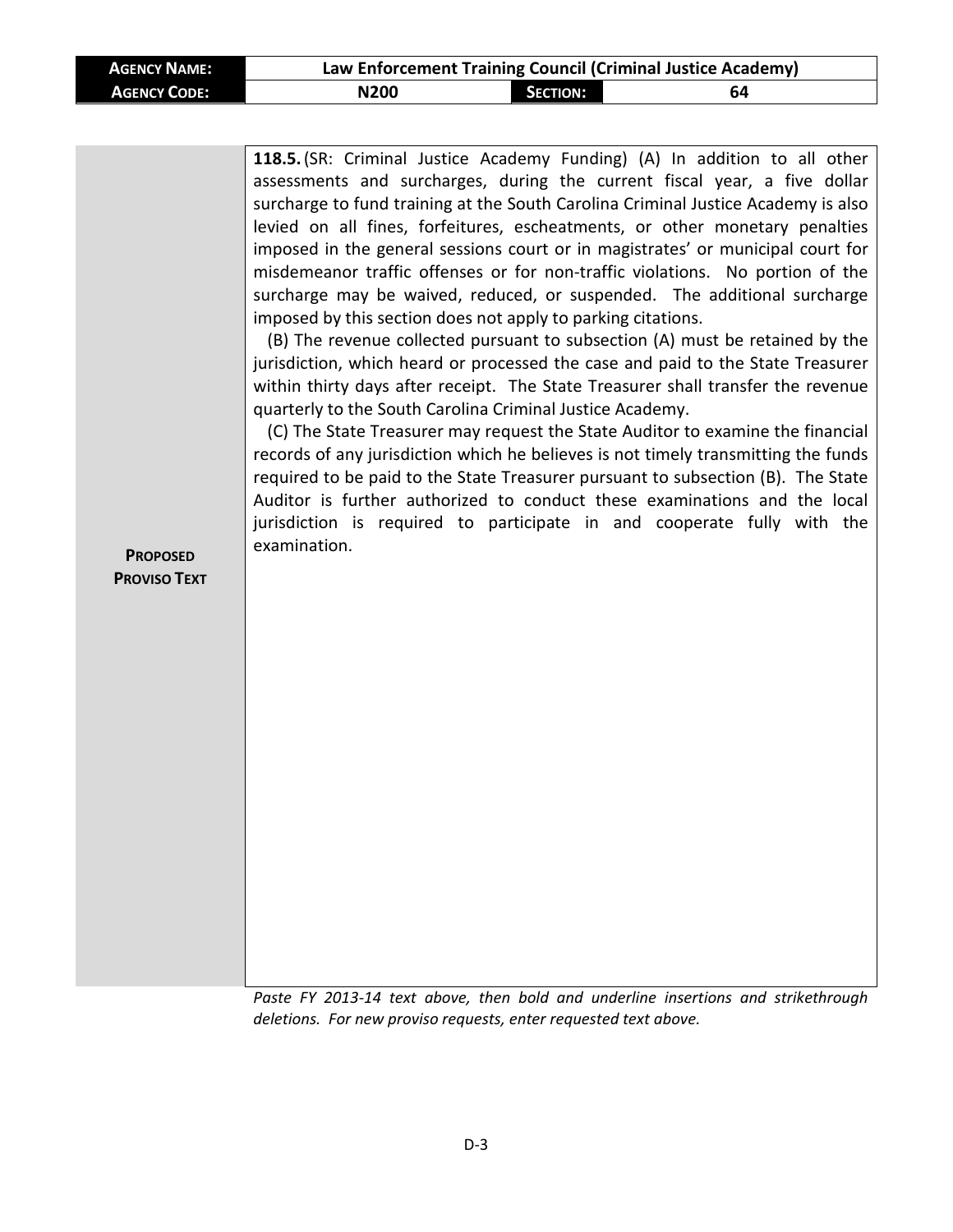| <b>AGENCY NAME:</b> | Law Enforcement Training Council (Criminal Justice Academy) |                 |    |
|---------------------|-------------------------------------------------------------|-----------------|----|
| <b>AGENCY CODE:</b> | N200                                                        | <b>SECTION:</b> | 64 |

### **FORM D – PROVISO REVISION REQUEST**

| <b>NUMBER</b>                            |                                                                                                               |
|------------------------------------------|---------------------------------------------------------------------------------------------------------------|
|                                          | Cite the proviso according to the State Budget Division's renumbered list for FY 2014-15<br>(or mark "NEW").  |
| <b>TITLE</b>                             |                                                                                                               |
|                                          | Provide the title from the FY 2013-14 Appropriations Act or suggest a short title for any<br>new request.     |
| <b>BUDGET PROGRAM</b>                    |                                                                                                               |
|                                          | Identify the associated budget program(s) by name and budget section.                                         |
| <b>DECISION PACKAGE</b>                  |                                                                                                               |
|                                          | Is this request associated with a decision package you have submitted for FY 2014-15? If<br>so, cite it here. |
| <b>REQUESTED ACTION</b>                  |                                                                                                               |
|                                          | Choose from: Add, Delete, Amend, or Codify.                                                                   |
| <b>OTHER AGENCIES</b><br><b>AFFECTED</b> |                                                                                                               |
|                                          | Which other agencies would be affected by the recommended action? How?                                        |
| <b>SUMMARY</b>                           |                                                                                                               |

*Summarize the existing proviso. If requesting a new proviso, describe the current state of affairs without it.*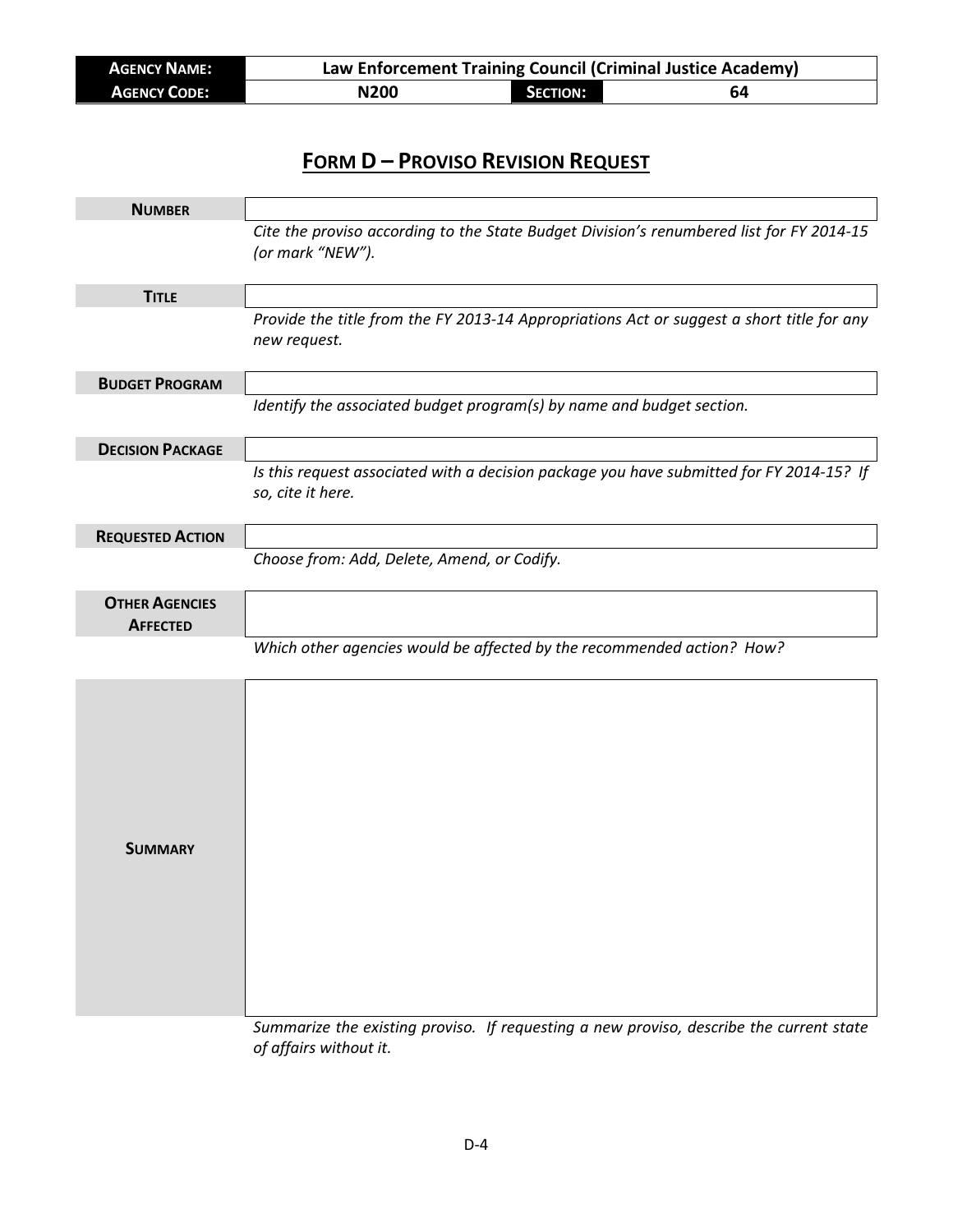| <b>AGENCY NAME:</b>  | Law Enforcement Training Council (Criminal Justice Academy)               |                 |                                                                                 |  |  |
|----------------------|---------------------------------------------------------------------------|-----------------|---------------------------------------------------------------------------------|--|--|
| <b>AGENCY CODE:</b>  | <b>N200</b>                                                               | <b>SECTION:</b> | 64                                                                              |  |  |
|                      |                                                                           |                 |                                                                                 |  |  |
| <b>EXPLANATION</b>   |                                                                           |                 |                                                                                 |  |  |
|                      | codification, please identify SC Code section where language now appears. |                 | Explain the need for your requested action. For deletion requests due to recent |  |  |
| <b>FISCAL IMPACT</b> |                                                                           |                 |                                                                                 |  |  |

*Provide estimates of any fiscal impacts associated with this proviso, whether for state, federal, or other funds. Explain the method of calculation.*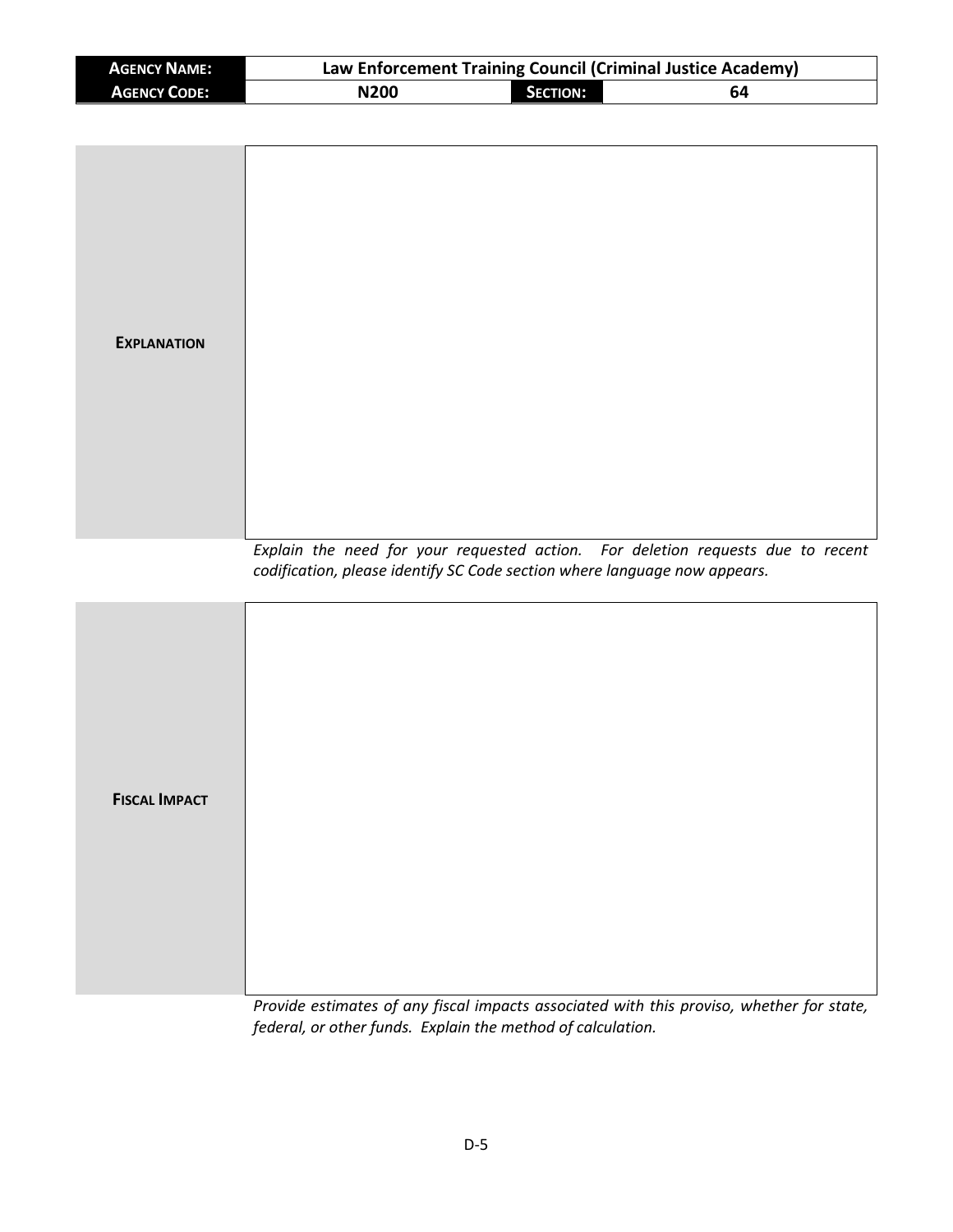| <b>AGENCY NAME:</b> | Law Enforcement Training Council (Criminal Justice Academy) |                 |    |  |  |
|---------------------|-------------------------------------------------------------|-----------------|----|--|--|
| <b>AGENCY CODE:</b> | N <sub>200</sub>                                            | <b>SECTION:</b> | 64 |  |  |

| <b>PROPOSED</b><br><b>PROVISO TEXT</b> |  |  |  |
|----------------------------------------|--|--|--|
|                                        |  |  |  |

*Paste FY 2013-14 text above, then bold and underline insertions and strikethrough deletions. For new proviso requests, enter requested text above.*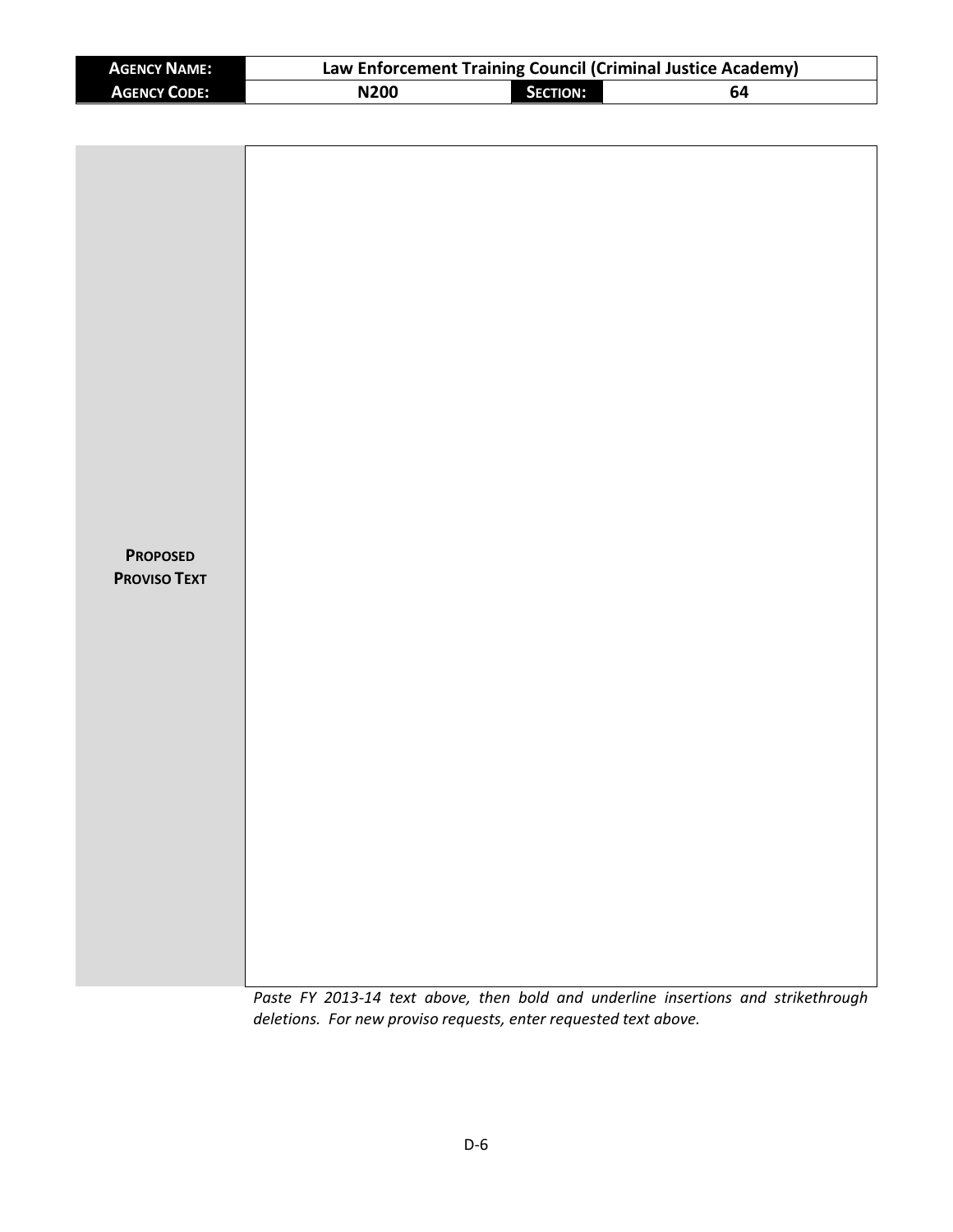| <b>AGENCY NAME:</b> | Law Enforcement Training Council (Criminal Justice Academy) |                 |    |  |  |
|---------------------|-------------------------------------------------------------|-----------------|----|--|--|
| <b>AGENCY CODE:</b> | N <sub>200</sub>                                            | <b>SECTION:</b> | 64 |  |  |

### **FORM D – PROVISO REVISION REQUEST**

| <b>NUMBER</b>                            |                                                                                                               |
|------------------------------------------|---------------------------------------------------------------------------------------------------------------|
|                                          | Cite the proviso according to the State Budget Division's renumbered list for FY 2014-15<br>(or mark "NEW").  |
| <b>TITLE</b>                             |                                                                                                               |
|                                          | Provide the title from the FY 2013-14 Appropriations Act or suggest a short title for any<br>new request.     |
| <b>BUDGET PROGRAM</b>                    |                                                                                                               |
|                                          | Identify the associated budget program(s) by name and budget section.                                         |
| <b>DECISION PACKAGE</b>                  |                                                                                                               |
|                                          | Is this request associated with a decision package you have submitted for FY 2014-15? If<br>so, cite it here. |
| <b>REQUESTED ACTION</b>                  |                                                                                                               |
|                                          | Choose from: Add, Delete, Amend, or Codify.                                                                   |
| <b>OTHER AGENCIES</b><br><b>AFFECTED</b> |                                                                                                               |
|                                          | Which other agencies would be affected by the recommended action? How?                                        |
| <b>SUMMARY</b>                           |                                                                                                               |

*Summarize the existing proviso. If requesting a new proviso, describe the current state of affairs without it.*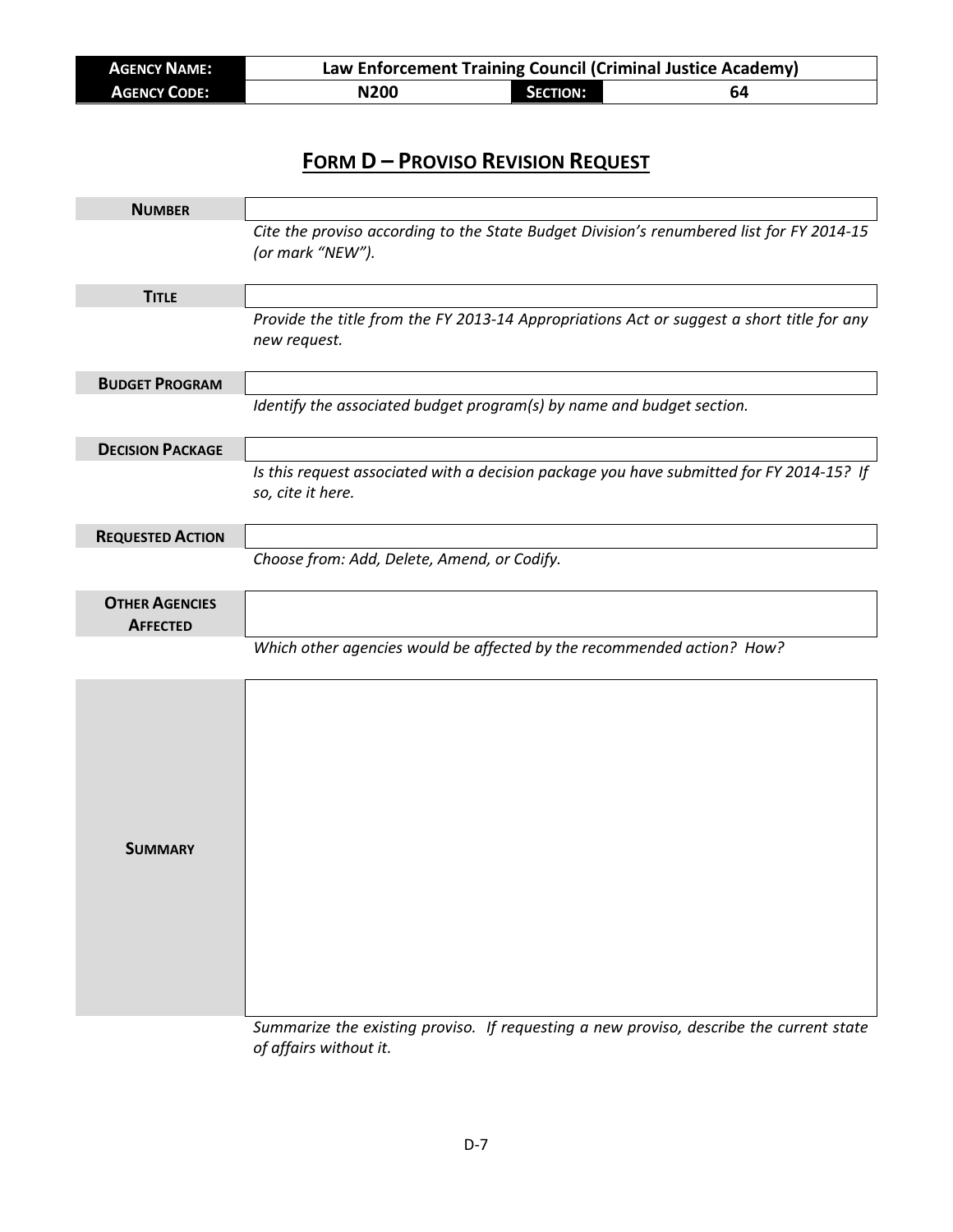| <b>AGENCY NAME:</b>  | Law Enforcement Training Council (Criminal Justice Academy)               |                 |                                                                                 |  |  |  |
|----------------------|---------------------------------------------------------------------------|-----------------|---------------------------------------------------------------------------------|--|--|--|
| <b>AGENCY CODE:</b>  | <b>N200</b>                                                               | <b>SECTION:</b> | 64                                                                              |  |  |  |
|                      |                                                                           |                 |                                                                                 |  |  |  |
| <b>EXPLANATION</b>   |                                                                           |                 |                                                                                 |  |  |  |
|                      | codification, please identify SC Code section where language now appears. |                 | Explain the need for your requested action. For deletion requests due to recent |  |  |  |
| <b>FISCAL IMPACT</b> |                                                                           |                 |                                                                                 |  |  |  |

*Provide estimates of any fiscal impacts associated with this proviso, whether for state, federal, or other funds. Explain the method of calculation.*